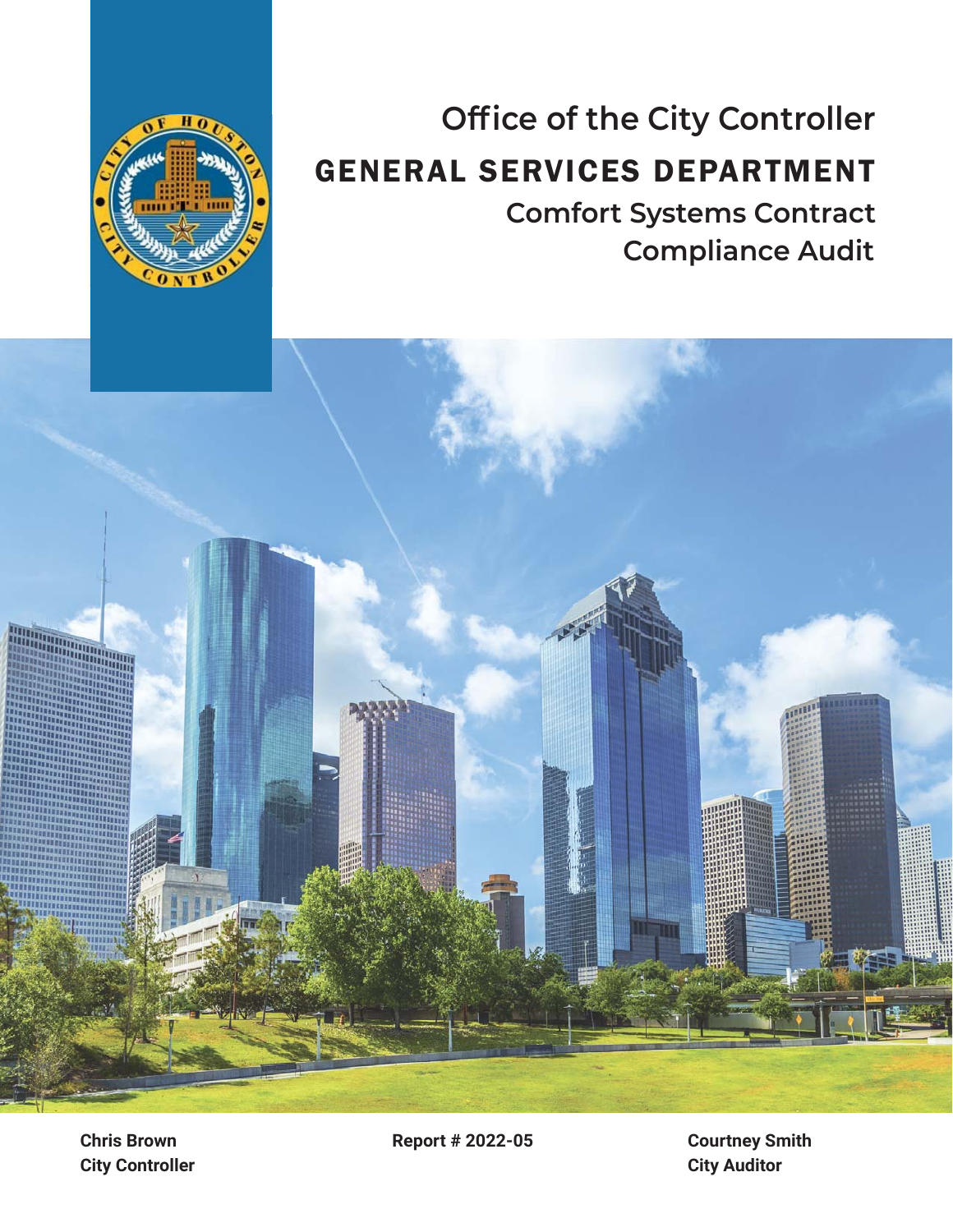

# **OFFICE OF THE CITY CONTROLLER CITY OF HOUSTON TEXAS**

#### **CHRIS B. BROWN**

January 25, 2022

The Honorable Sylvester Turner, Mayor City of Houston, Texas

### **SUBJECT: 2022-05 GENERAL SERVICES DEPARTMENT (GSD) COMFORT SYSTEMS CONTRACT COMPLIANCE AUDIT**

Mayor Turner:

The Office of the City Controller's Audit Division has completed a compliance audit of the Comfort Systems USA South Central (CSUSASC) contracts. Comfort Systems USA (South Central), Inc. is an operating company established in Houston and part of the nationwide network of Comfort Systems USA (CSUSA). CSUSASC has become a regional leader in installation and service for building mechanical systems. The City of Houston (the City) entered into multi-year contracts with CSUSASC through the General Services Department (GSD) and the Houston Airport System (HAS) to provide support service for repairs, maintenance, or replacement of HVAC parts and/or equipment. The total contract value was more than \$72 million.

The audit objectives for this engagement were to review and validate compliance with the key terms and conditions of the contracts. The engagement scope period included operations and transactions occurring during Fiscal Year (FY) 2013 through FY 2019 covering three contract periods.

During the audit, we noted improvements in internal controls established by management to enhance operations and safeguard assets. For instance, GSD has established a procedure which allows property management personnel to ensure that approved contractor service ticket showing work completed is attached to invoice prior to payment for work done. Similarly, HAS centralized and streamlined the processing of all documentation to include more thorough reviews assuring that all required procedures are followed, and authorized documentation is used.

During the audit engagement, we found exceptions in the areas of performance bonds, invoice documentation, and change orders. Details regarding those exceptions are contained in our report.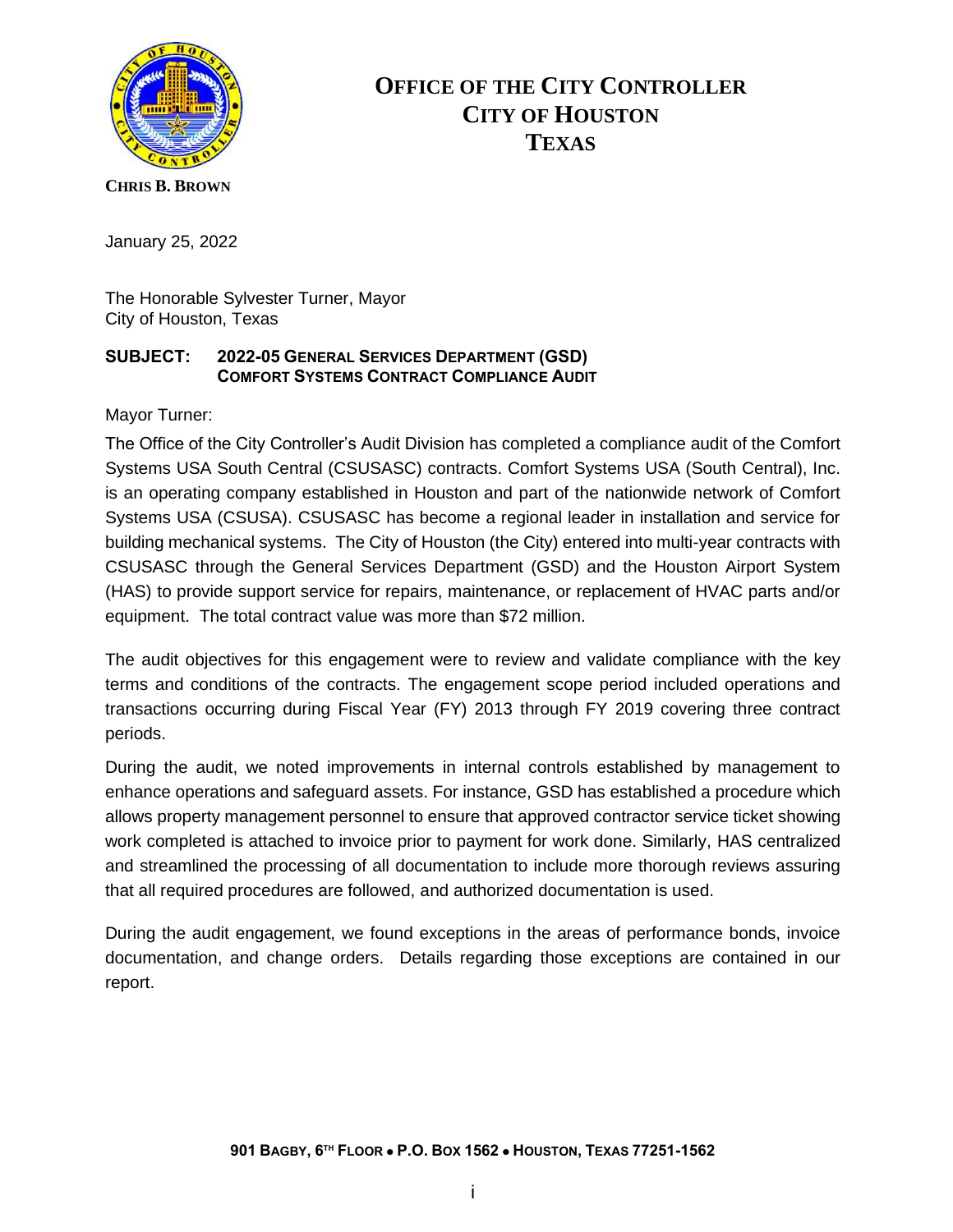

# OFFICE OF THE CITY CONTROLLER CITY OF HOUSTON **TEXAS**

CHRIS B. BROWN

We would like to express our appreciation to the management and staff of GSD and HAS for their time, effort, responsiveness, and cooperation during the course of the audit.

Respectfully submitted,

*&t;lm\_\_* 

Chris B. Brown City Controller

xc: C. J. Messiah, Director, General Services Department Mario Diaz, Director, Houston Airport System City Council Members Marvalette Hunter, Chief of Staff, Mayor's Office Eric Alexander, Assistant Director, General Services Department Kertecia Mand, Chief Auditor-Deputy Assistant Director, Houston Airport System Shannan Nobles, Chief Deputy City Controller, Office of the City Controller Courtney Smith, City Auditor, Office of the City Controller

901 BAGBY, 6TH FLOOR · P.O. BOX 1562 · HOUSTON, TEXAS 77251-1562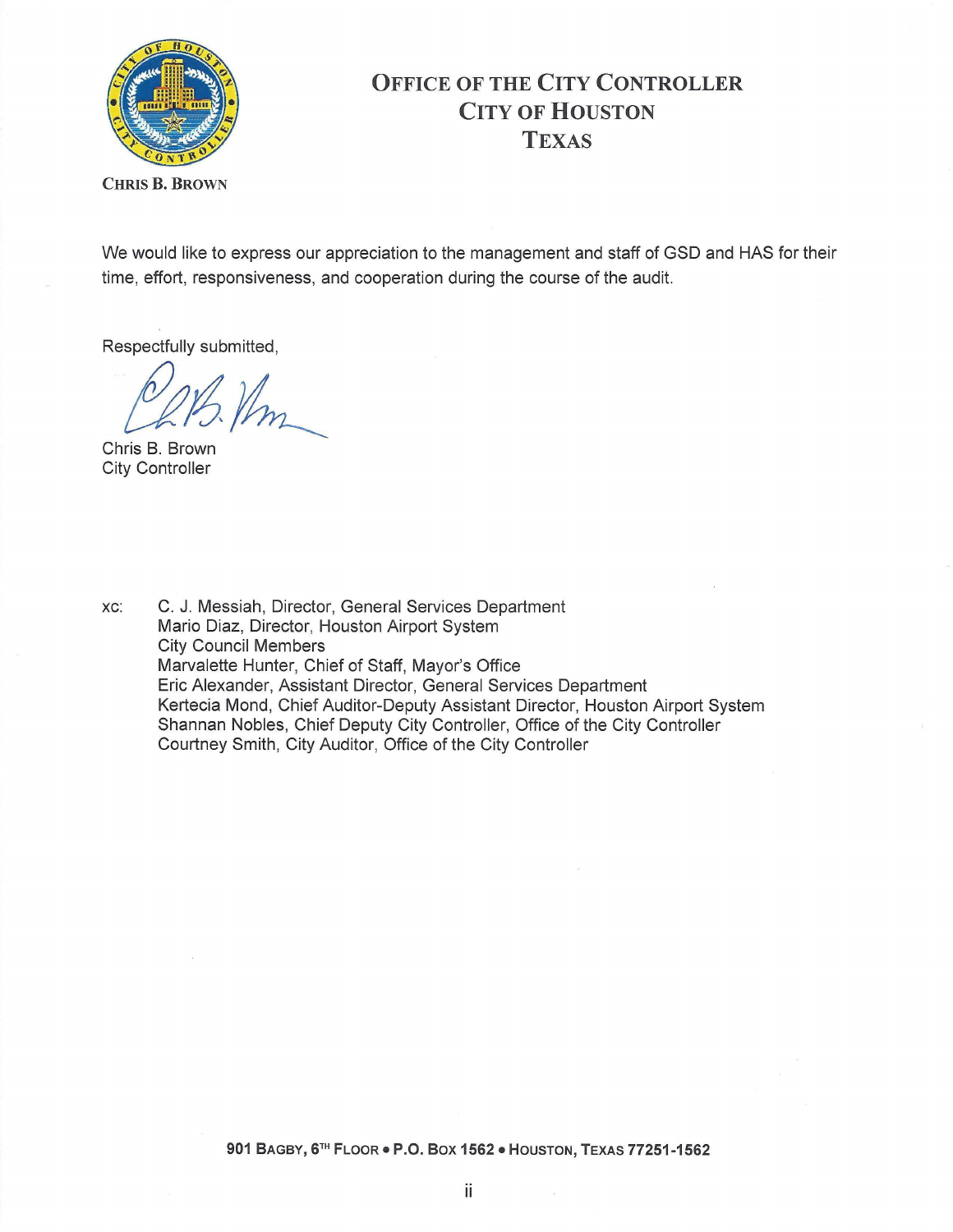# **TABLE OF CONTENTS**

|                                                                                                                             | Page           |
|-----------------------------------------------------------------------------------------------------------------------------|----------------|
| <b>Transmittal Letter</b><br><b>Table of Contents</b><br><b>Report Sections</b>                                             | I.<br>iii      |
| Introduction                                                                                                                | 1              |
| Background                                                                                                                  | 1              |
| Audit Scope and Objectives                                                                                                  | 4              |
| <b>Procedures Performed</b>                                                                                                 | 4              |
| Conclusions                                                                                                                 | 6              |
| <b>Other Observations</b>                                                                                                   | 6              |
| <b>Audit Standards</b>                                                                                                      | $\overline{7}$ |
| Acknowledgement                                                                                                             | 8              |
| <b>Detailed Findings</b>                                                                                                    |                |
| Finding 1 - No Performance Bond<br>on Contract                                                                              | 9              |
| Finding 2 - Non-Compliance with<br><b>Change Order Procedures</b>                                                           | 12             |
| Finding 3 - Invoices not Properly<br>Reviewed and Adequately<br>Supported Prior to Presentation<br>and Approval for Payment | 14             |
| <b>Management Acknowledgement</b><br><b>Statements</b>                                                                      |                |
| GSD Acknowledgement Statement                                                                                               | 18             |
| <b>HAS Acknowledgement Statement</b>                                                                                        | 20             |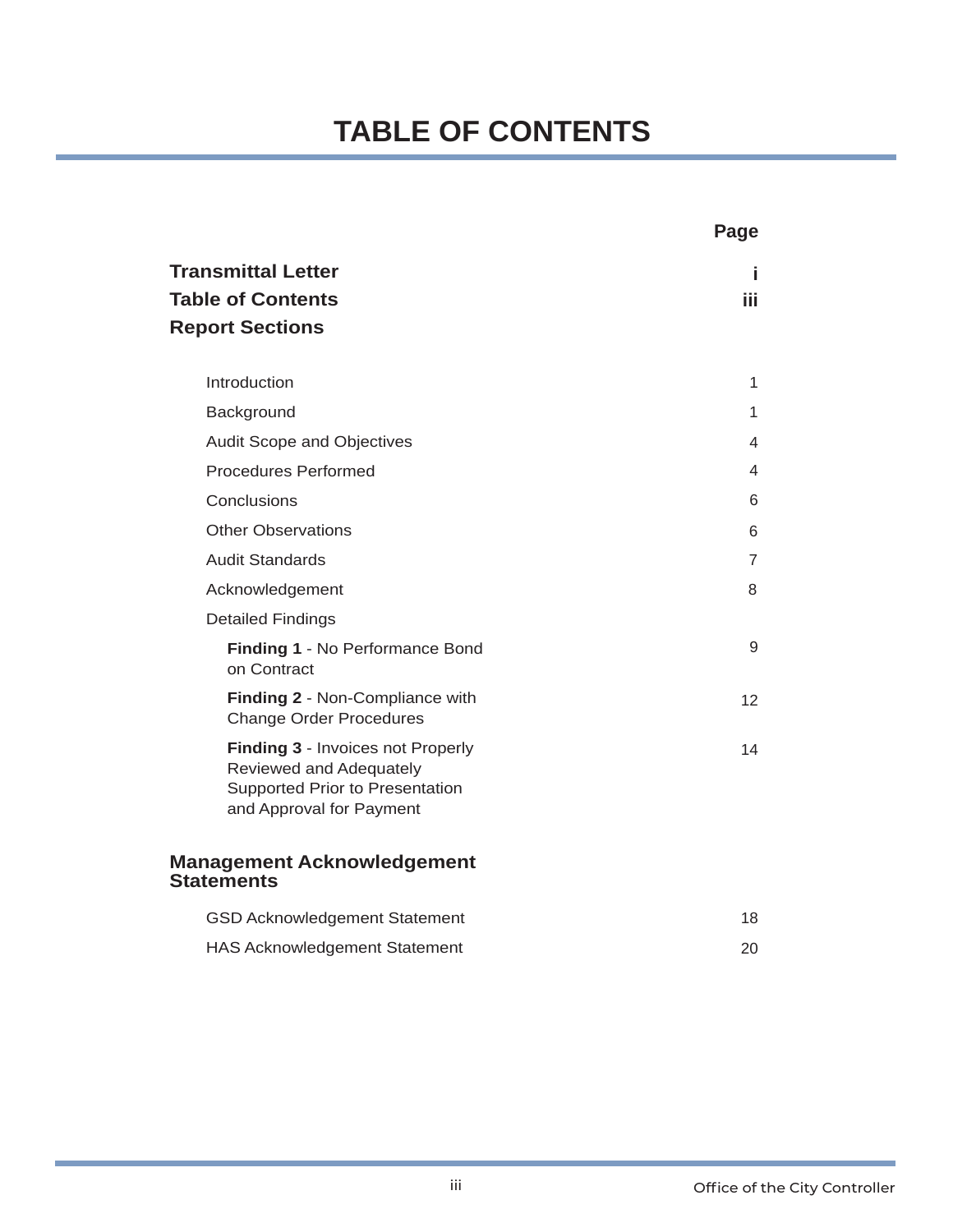# Introduction

The Office of the City Controller's Audit Division (AD) has completed a performance/compliance audit of General Services Department (GSD) Comfort Systems USA South Central, Inc. ("CSUSASC", "Prime Contractor", "Contractor") contracts. Comfort Systems USA (South Central), Inc. is an operating company established in Houston and part of the nationwide network of Comfort Systems USA (CSUSA). CSUSASC has become a regional leader in installation and service for building mechanical systems. The City entered into contracts with CSUSASC to service systems under the purview of the GSD and Houston Airport Systems (HAS) Departments. The purpose of the audit was to review and validate compliance with key terms and conditions of the contracts. The audit scope covered fiscal years 2013 through 2019. The audit was included in the Fiscal Year 2020 (FY2020) Audit Plan.

Background The General Services Department (GSD) was established in 2000 to provide centralized facility management for most of the facilities in the City of Houston's portfolio. The portfolio currently has more than 300 facilities. GSD's facility management responsibilities include energy, property maintenance, and security. Existing facilities represent approximately 7.7 million square feet of occupied space. The department also provides real estate, design, and construction services as needed for new acquisitions or for renovations in existing facilities. As part of executing their responsibility, GSD enters into and manages contractual agreements with a variety of third-party service providers. The Property Management Division is the unit within GSD tasked with providing day-to-day services which include safe, reliable, and fiscally responsible facility infrastructure maintenance, repair, renovation, and resource conservation.

> The Houston Airport System (HAS) operates and manages the City's airport system and is responsible for maintaining the operational condition of each of the three (3) airport facilities, airfields, and grounds. This responsibility includes project management oversight services for the scope, design, and construction of airport system projects. As the department responsible for airport facilities, HAS enters into contractual relationships for building maintenance on behalf of the City. Under HAS operations, the responsibility for HAS contract management and administration resides with the business units. Each business unit has all oversight functions of contracts and day-to-day compliance requirements.

> GSD and HAS entered multi-year contracts with Comfort Systems USA South Central on behalf of the City to provide heating, ventilation, and air conditioning maintenance services. Those services were to provide support for repairs, maintenance, or replacement of HVAC parts and/or equipment.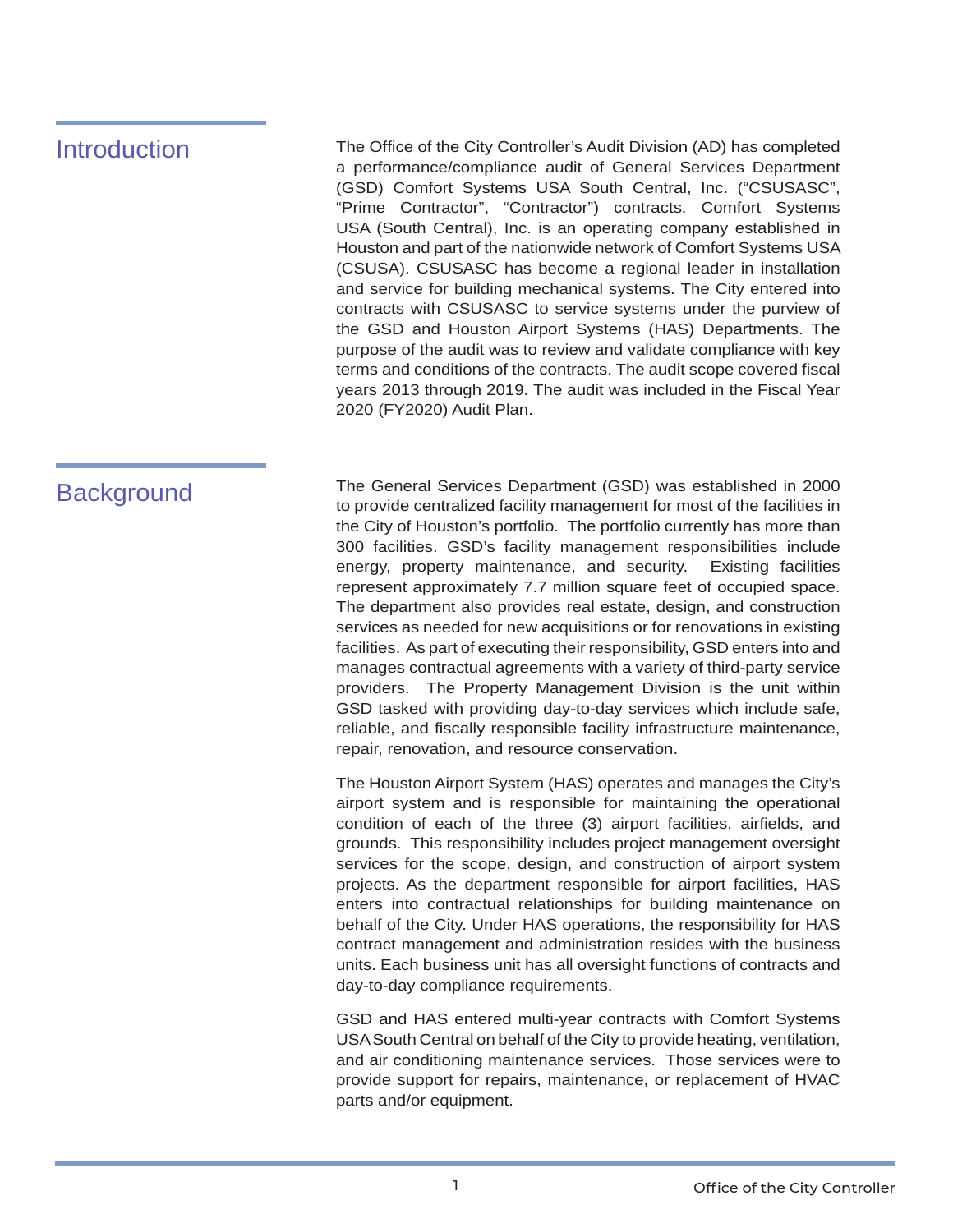The initial audit scope of the audit focused on two (2) contracts with CSUSASC totaling just over \$37 million. The contracts were #4600013053 managed by GSD in the amount of \$7,128,396.18 and contract #4600011869 managed by HAS in the amount of \$30,358,135.62.

During planning, audit procedures revealed an additional contract with CSUSASC, #4600014880, with a target value of \$35,116,757.97. Our initial audit scope was amended to include this contract, thereby adjusting the total contract value under audit to \$72,603,289.77. The details of the contracts are contained in the table below:

| <b>Table 1: Contracts</b> |                   |                     |                   |                   |
|---------------------------|-------------------|---------------------|-------------------|-------------------|
| <b>Department</b>         | <b>Contract #</b> | <b>Target Value</b> | <b>Date Began</b> | <b>Date Ended</b> |
| GSD                       | 4600013053        | \$7,128,396.18      | 1/23/2015         | 1/22/2020         |
| <b>HAS</b>                | 4600011869        | \$30,358,135.62     | 1/1/2013          | 3/31/2018         |
| <b>HAS</b>                | 4600014880        | \$35,116,757.97     | 6/1/2018          | 5/31/2023         |
| Total                     |                   | \$72,603,289.77     |                   |                   |

### CONTRACT TERMS AND CONDITIONS

The contracts under review had similar contract terms and conditions. Those terms and conditions identify the duties, rights, and responsibilities of all parties under the contract. Our audit procedures included an assessment of key terms and conditions and an evaluation of their significance to our audit objectives are detailed in Table 2.

| <b>Table 2: Risk Assessment of Key Terms and Conditions</b><br>Contract Numbers 4600011869, 4600013053 and 4600014880 |                                       |                         |                                                                                              |
|-----------------------------------------------------------------------------------------------------------------------|---------------------------------------|-------------------------|----------------------------------------------------------------------------------------------|
| <b>Terms and</b><br><b>Conditions</b>                                                                                 | <b>Applicable</b><br><b>Contracts</b> | <b>Risk</b><br>Ratings* | <b>Remarks</b>                                                                               |
| Notice to<br>Proceed                                                                                                  | All contracts                         |                         | Preliminary risk assessment<br>indicated compliance. No<br>further audit test work required. |
| Performance<br>Bond                                                                                                   | #4600011869<br>#4600014880            | 3                       | Test work required                                                                           |
| <b>MWBF</b><br>Compliance                                                                                             | All contracts                         | 2                       | Test work required                                                                           |
| *Preliminary Risk Assessment Ratings:<br>1: Not Significant<br>2: Significant<br>3: Material                          |                                       |                         |                                                                                              |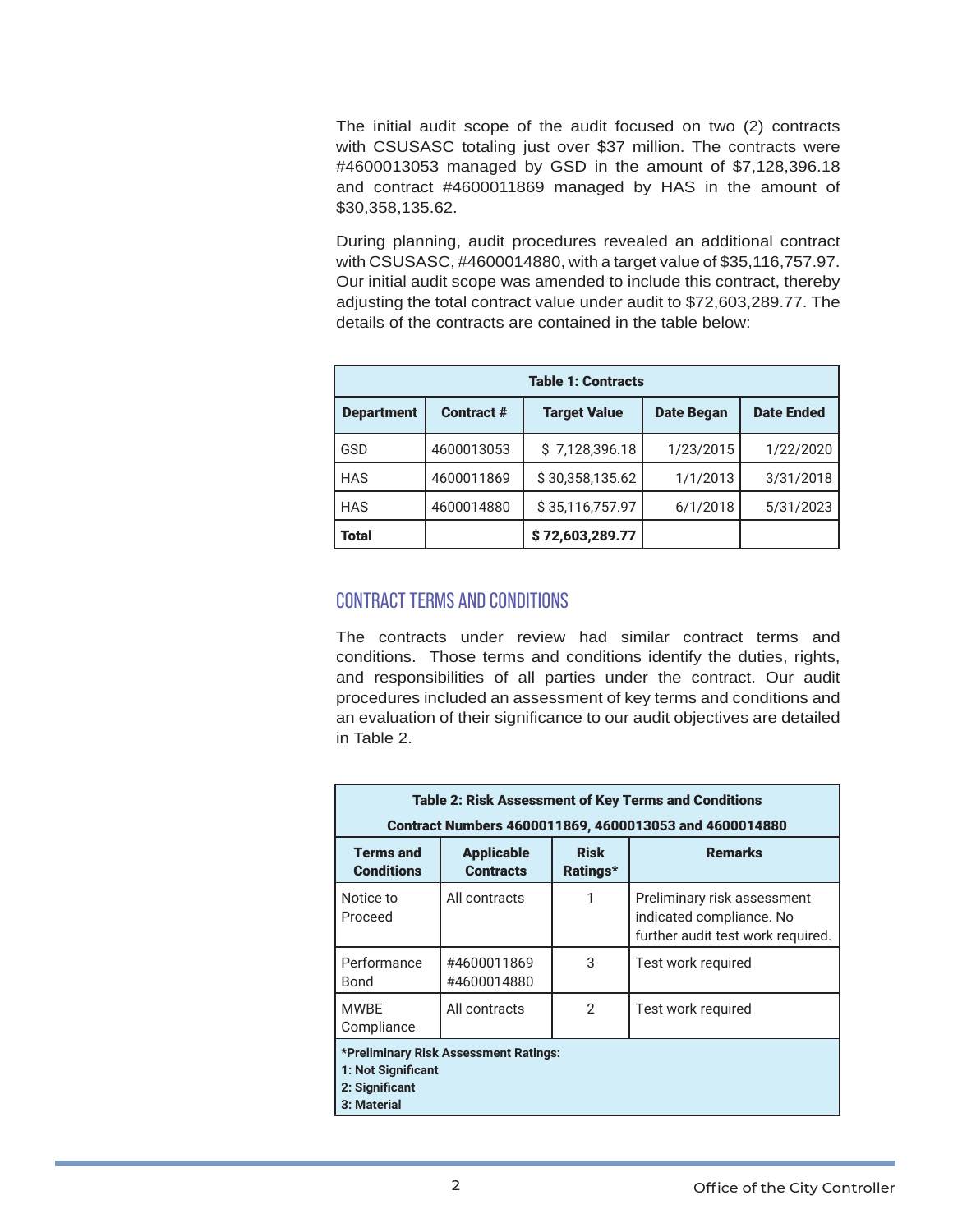| <b>Table 2: Risk Assessment of Key Terms and Conditions</b><br>Contract Numbers 4600011869, 4600013053 and 4600014880 |                                       |                         |                                                                                              |
|-----------------------------------------------------------------------------------------------------------------------|---------------------------------------|-------------------------|----------------------------------------------------------------------------------------------|
| <b>Terms and</b><br><b>Conditions</b>                                                                                 | <b>Applicable</b><br><b>Contracts</b> | <b>Risk</b><br>Ratings* | <b>Remarks</b>                                                                               |
| Contractor<br>Pay or Play<br>Program                                                                                  | All contracts                         | $\overline{2}$          | Test work required                                                                           |
| Change Orders                                                                                                         | All contracts                         | 3                       | Test work required                                                                           |
| Insurance                                                                                                             | All contracts                         | 1                       | Preliminary risk assessment<br>indicated compliance. No<br>further audit test work required. |
| <b>Drug Policy</b>                                                                                                    | All contracts                         | 1                       | Preliminary risk assessment<br>indicated compliance. No<br>further audit test work required. |
| Renewals                                                                                                              | All contracts                         | N/A                     | N/A. No renewals under the<br>contracts                                                      |
| Extensions                                                                                                            | All contracts                         | N/A                     | N/A. There were no extensions<br>under the contracts                                         |
| Use of Sub-<br>contractors                                                                                            | #4600013053                           | 3                       | Test work required                                                                           |
| Invoicing                                                                                                             | All contracts                         | 3                       | Test work required                                                                           |
| Termination                                                                                                           | All contracts                         | N/A                     | N/A. There was no termination<br>under the contracts.                                        |
| *Preliminary Risk Assessment Ratings:<br>1: Not Significant<br>2: Significant<br>3: Material                          |                                       |                         |                                                                                              |

### CONTRACT TERMS AND CONDITIONS

Table 2 above depicts the results of the risk assessment performed on the terms and conditions contained in the contract. We developed and performed a risk assessment to determine the contract terms and conditions considered significant for further audit test work. The criteria used in the risk assessment are as summarized below:

a. Contract Value: Based upon Section 2253.021 "Performance and Payment Bonds Required" of the Texas Government Code that requires a performance bond for all public contracts with a contract value in excess of \$100,000, contract value was considered a significant term and condition under the contract for risk assessment. As a result, all the contracts under audit were considered high risk because their contract value exceeded the dollar threshold.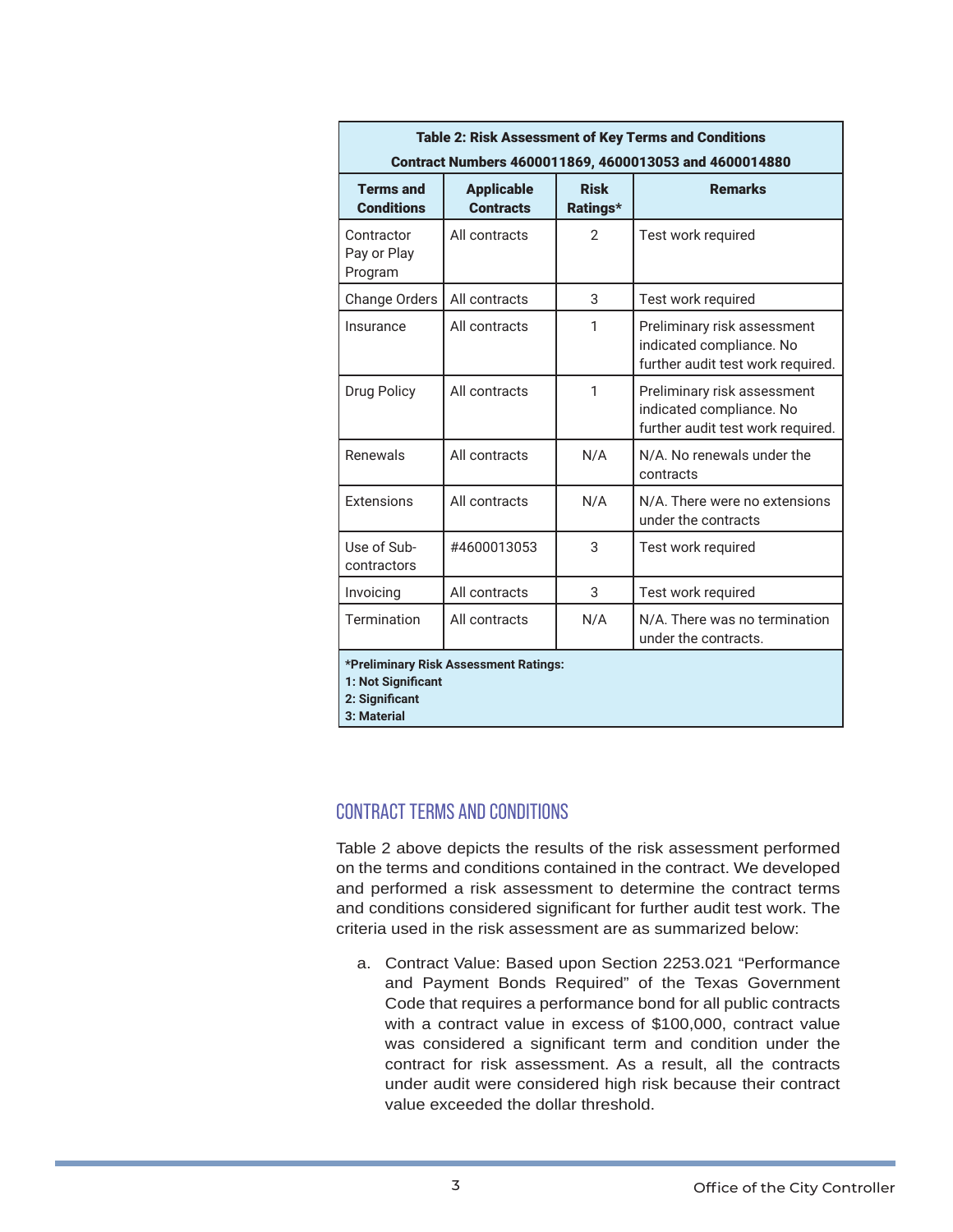|                                             | b. Pervasiveness: Pervasiveness represents the degree to which<br>the term and condition affects the operational capability of the<br>parties in the contract, that in the opinion of the auditor, the<br>absence and/or inadequacy of such term and condition may<br>render the contract inoperable. As a result, under this criterion,<br>terms and conditions relating to Change Orders, performance<br>bond etc. were considered material to the operations. |
|---------------------------------------------|------------------------------------------------------------------------------------------------------------------------------------------------------------------------------------------------------------------------------------------------------------------------------------------------------------------------------------------------------------------------------------------------------------------------------------------------------------------|
|                                             | c. Extent of Compliance: The extent to which a term and condition<br>had been achieved through documentary evidence contained<br>in the contract determines the risk assessment classification.<br>To this end, risk assessment under this criterion were classified<br>as "High", "Moderate" or "No Risk" depending on the support<br>documentation already contained in the contract to address<br>the term and condition.                                     |
|                                             | d. Overall Consideration: Factors like the auditors' knowledge<br>and experience regarding the risk(s) associated with the<br>term and condition under considerations were the major<br>determinant under this risk assessment criterion.                                                                                                                                                                                                                        |
| <b>Audit Scope and</b><br><b>Objectives</b> | The audit objective for the engagement was to review and validate<br>compliance with the key terms and conditions of the contract.<br>The engagement scope included all operations, and transactions<br>occurring during Fiscal Years 2013 through 2019 for each of the<br>contracts.                                                                                                                                                                            |
| <b>Procedures</b><br><b>Performed</b>       | To obtain sufficient evidence to achieve engagement objectives and<br>support our conclusions, we performed the following:                                                                                                                                                                                                                                                                                                                                       |
|                                             | • Obtained and reviewed the contracts in place with CSUSASC<br>to gain an understanding of the terms and conditions of the<br>contracts underlying the objectives of the audit.                                                                                                                                                                                                                                                                                  |
|                                             | • Performed a review and preliminary risk assessment of the<br>terms and conditions contained in the contracts to assess those<br>that required further audit test work.                                                                                                                                                                                                                                                                                         |
|                                             | • Obtained and reviewed Chapter 15 of the City Ordinance, and<br>policies and procedures relevant to the audit objectives including<br>Executive Orders 1-7, 1-2, 1-31 and 1-56, Administrative Policies<br>2-14, 5-7, 5-10, and 5-13 and HAS Departmental policies and                                                                                                                                                                                          |

procedures AOP 10-02 & OPPS I-187.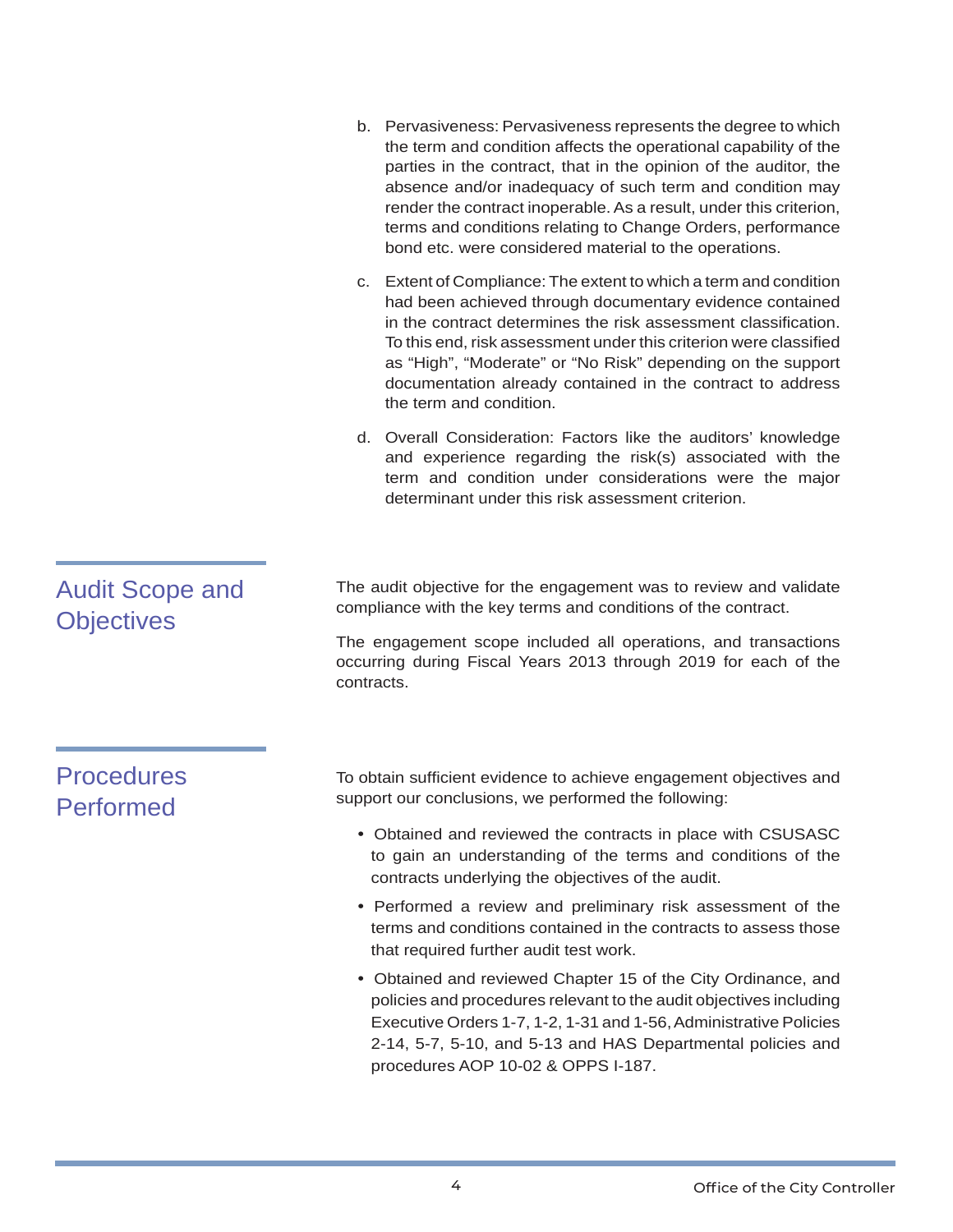- Gained an understanding of the requirements of city contracts, its administration, operational guidelines and key management personnel and departments responsible for the implementation of contract provisions.
- Performed procedures to determine if the information relating to the contracts maintained under the HAS OnBase operating system agree in all material respects to the information on the contracts maintained in the SAP.
- Obtained a list of companies engaged as subcontractors under the contracts to determine whether the companies that were used agreed with those listed in the contracts.
- Inquired of Comfort Systems USA SC key management whether any of the sub-contractors is a related party and documented the results of the inquiries.
- Reviewed recent financial statements and/or management reports for evidence of related party relationships and transactions.
- Performed a search of the Texas Secretary of State and Texas Comptroller of Public Accounts, respectively, to verify that the companies were duly registered and organized to do business in the State of Texas and noted their business purposes.
- Performed procedures through the examination of the Office of Business Opportunity (OBO) MWBE data listing to determine if the subcontractors qualified as MWBE and were current in their designation.
- Performed a search of the Texas State Comptroller of Public Accounts' Historically Underutilized Business database to determine if the subcontractors are qualified as MWBE.
- Performed procedures to determine whether the contractor maintained a performance bond in the amount of 100% of the applicable agreement during the period of the contract and that such performance bond was furnished within ten days of the Notice to Proceed issued by the Director.
- Performed procedures to verify that the surety is authorized to issue bonds in Texas by reviewing information on Surety Companies and Agents maintained by the Texas Department of Insurance.
- Verified that surety is accepted on the list published by the United States Treasury Department.
- Obtained information from OBO personnel regarding payments by the contractor into the Contractors' Responsibility Fund (CRF). Obtained evidence relating to payment frequency and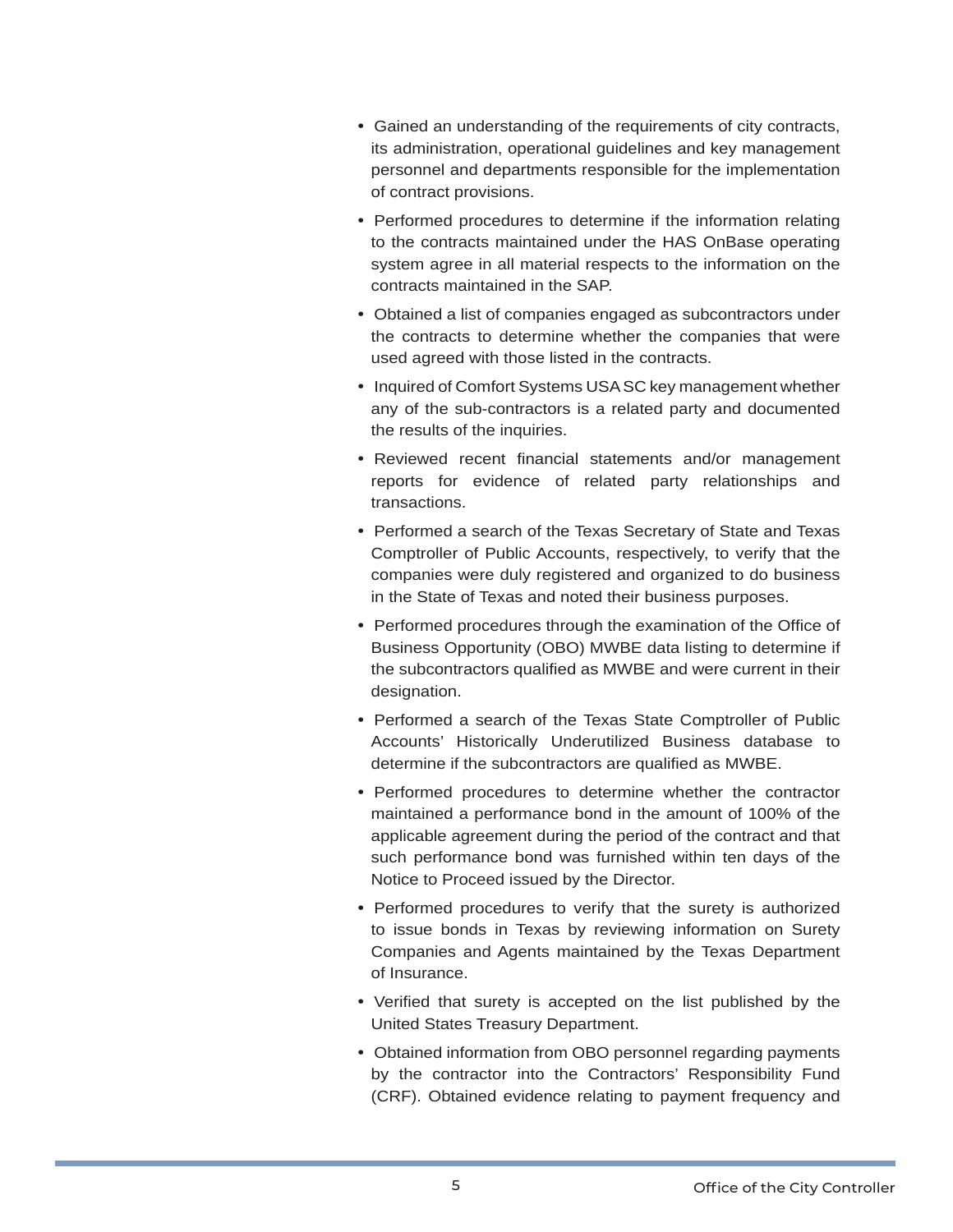total payments received through December 2019 for contracts #4600011869 & #4600014880 and through March 2019 for the contract #4600013053.

- Performed procedures to verify if the contractor had established mechanisms to ensure subcontractors pay for covered employees under the Pay or Play programs.
- Performed procedures to verify that the Pay or Play amounts paid were accurate and complete.
- Performed procedures to determine if Change Orders were approved subject to the Allocated Funds provision of each contract agreement.
- Performed procedures for test for any alterations and unauthorized amendments to Change Orders.

Conclusions We believe that we have obtained sufficient and appropriate evidence to adequately support the conclusions provided below as required by professional auditing standards. The conclusions are aligned with the related audit objectives for consistency and reference. For the detailed findings, recommendations, management responses, comments and assessment of responses see the "Detailed Findings, Recommendations, Management Response, and Assessment of Response" section of this report.

> Based on work performed, we determined there were areas of noncompliance with key terms and conditions directly related to the general contractor's service activity (See Findings #1, #2, and #3.) We also noted opportunities for improvement in the "Other Observation" section.

# **Other Observations**

### VALID REGISTRATION TO DO BUSINESS IN TEXAS

According to the Texas Business and Commerce Code, all entities wishing to do business within the state of Texas are required to register with either the county in which the business is located or the Secretary of State. During the audit we noted seven (7) instances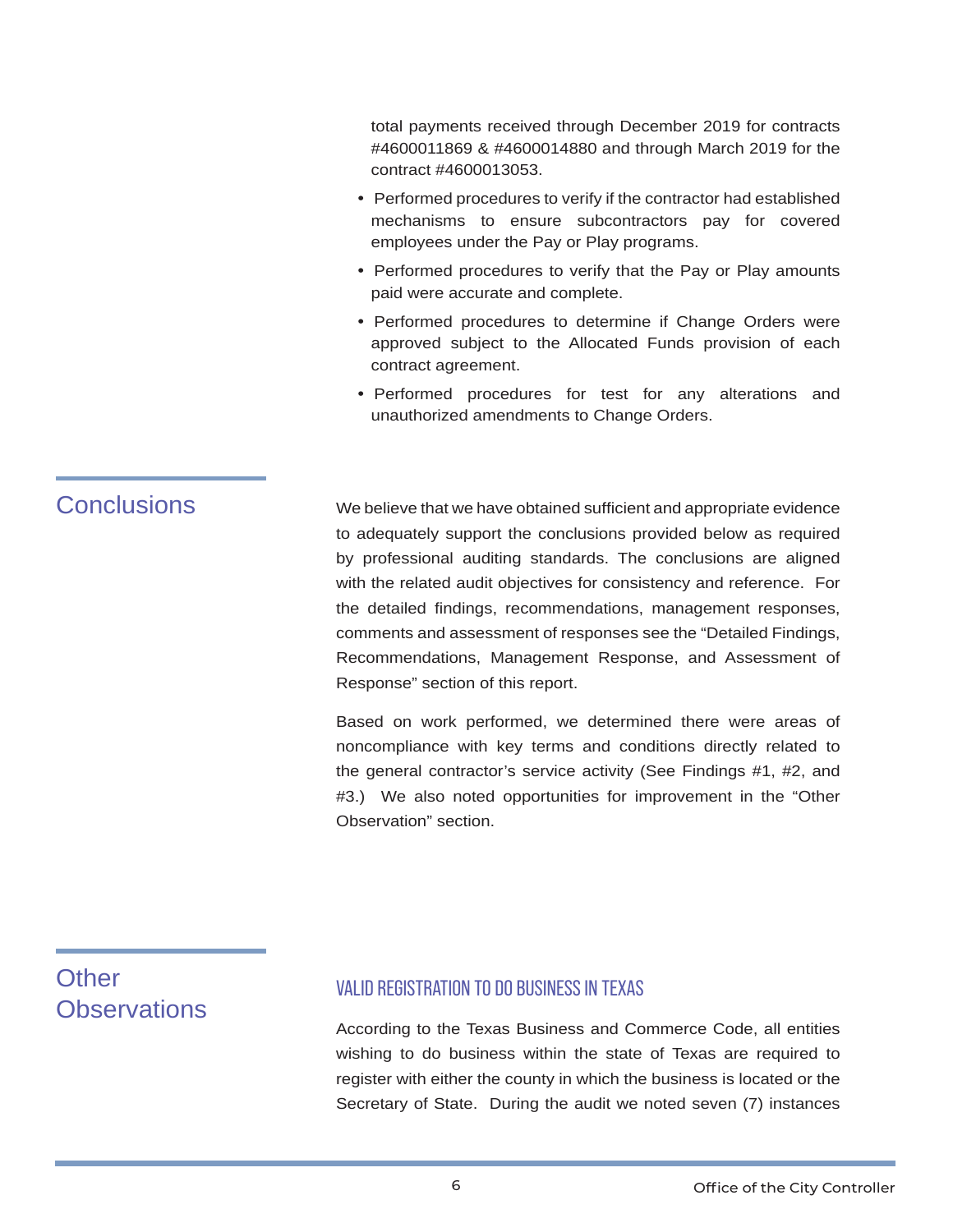of entities who were not considered legally authorized to conduct business in the state of Texas. Five (5) entities had their right to do business in the state of Texas considered inactive as their franchise tax status was classified as "Ended". One (1) entity had its right to do business within the state classified as "Forfeited" and no information could be obtained for one (1) entity on the Texas Comptroller of Public Accounts website.

#### INFORMATION IN HAS ONBASE SYSTEM DOES NOT MATCH SAP

HAS maintains its contracts in OnBase. A comparison of the information contained in the OnBase application with information contained in SAP noted descrepancies in the contract names, vendor numbers, contract numbers and contract expiration dates. We also noted that the OnBase application did not require the inclusion of a contract amount.

### CONTRACTOR AND SUBCONTRACTOR PAY OR PLAY (POP) ACTIVITY NOT CONSISTENTLY MONITORED

Each contract under review included Pay or Play and MWBE requirements. While changes have been made to Executive Order 1-7, City Contractors' Pay or Play program as well as the B2G monitoring system after the execution of these contracts, activity related to these two requirements was inconsistently reported and monitored. The designated departmental POP liaison should work closely with the Office of Business Opportunity to monitor contractor and subcontractor compliance with Pay or Play as well as the substitution of subcontractors.

## Audit Standards

We conducted this performance/compliance audit in accordance with Generally Accepted Government Auditing Standards and the International Standards for the Practice of Internal Auditing. Those standards require that we plan and perform the audit to obtain sufficient, appropriate evidence to provide a reasonable basis for our findings and conclusions based on our audit objectives. We believe that the evidence obtained provides a reasonable basis for our findings and conclusions based on our audit objectives.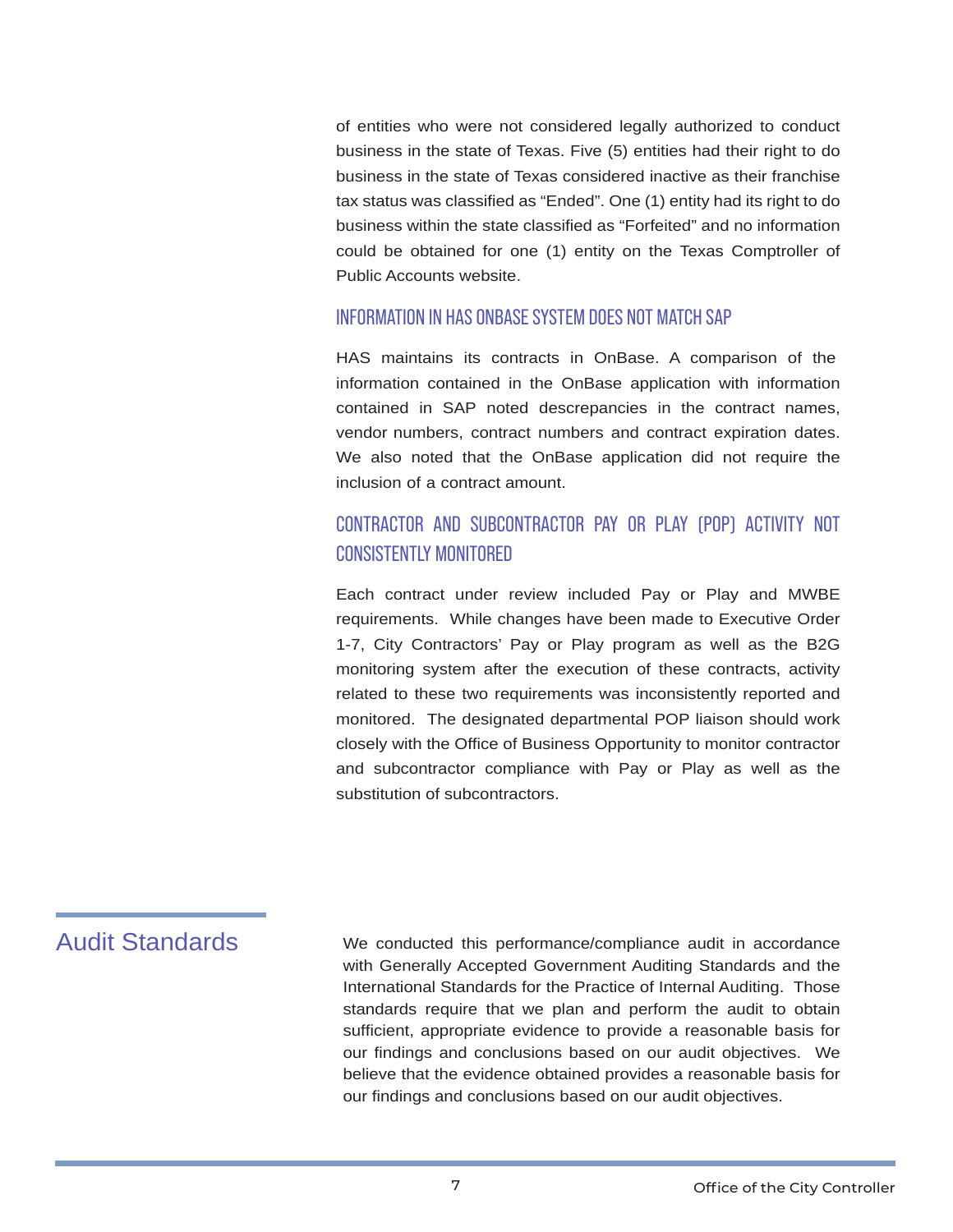The scope of our work did not constitute an evaluation of the overall internal control structure of GSD or HAS. Management is responsible for establishing and maintaining a system of internal controls to ensure that City assets are safeguarded; financial activity is accurately reported and reliable; and management and employees are following laws, regulations, and policies and procedures. The objectives are to provide management with reasonable, but not absolute assurance that the controls are in place and effective.

## Acknowledgement

The Audit Team would like to thank the management of GSD and HAS for their cooperation, time, and efforts throughout the course of the engagement.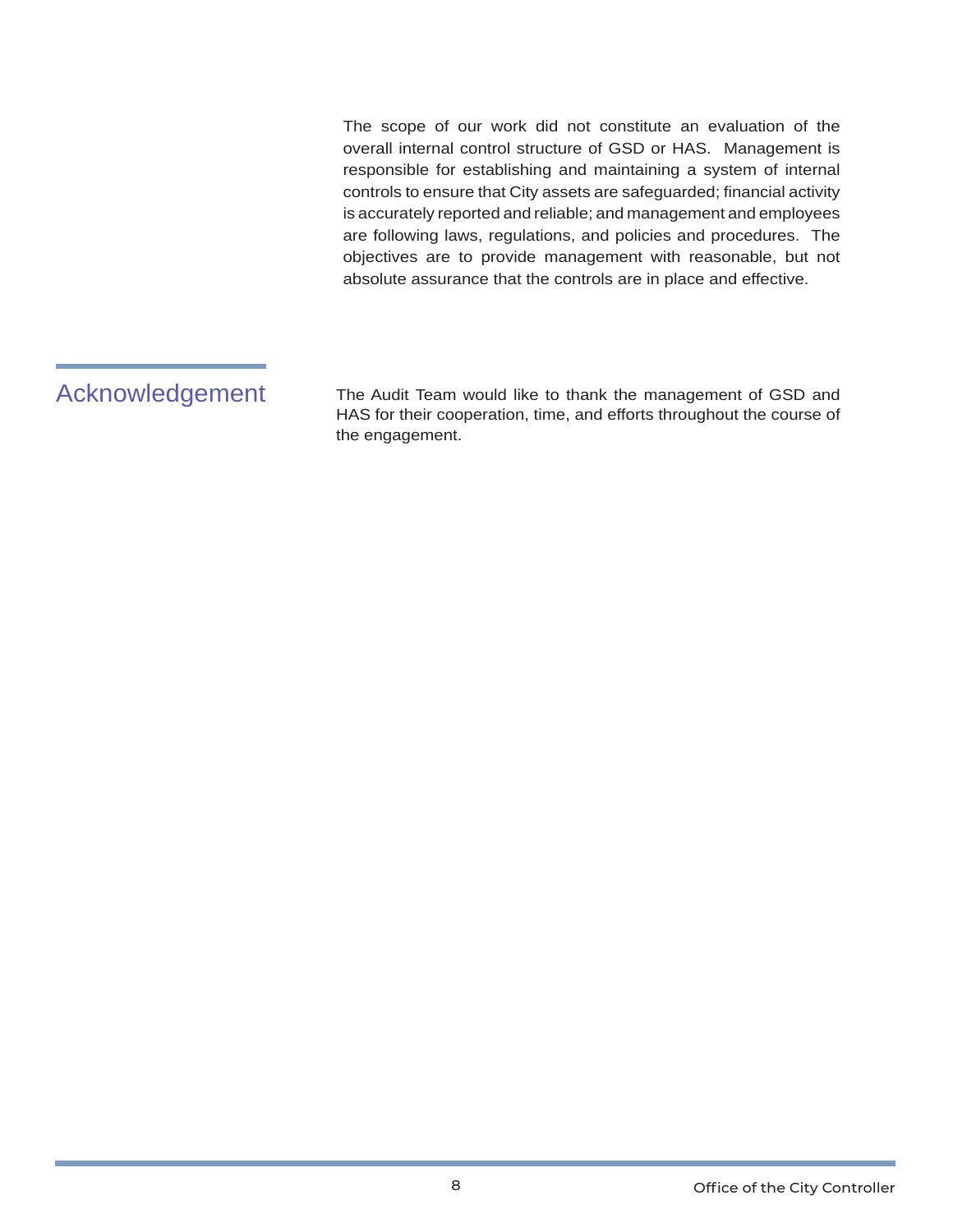# Detailed Findings, Recommendations, Management Responses, and Assessment of Responses

#### **Finding #1 - No Performance Bond on Contract**

Risk Rating = High (Impact and Magnitude)

#### **Background**

The requirement of a performance bond, also called a contract bond, is common in government-related public works contracts. The state of Texas defines a public work contract as "a contract for constructing, altering, or repairing a public building or carrying out or completing any public work" . Performance bonds are usually issued by a bank or an insurance company. The bond is basically a three-party agreement between the entity requiring the bond, the issuer, and the principal (in this case the contractor). The bond issuer financially guarantees to the entity requiring the bond that the principal will perform the contracted/requested services. If the services are not completed satisfactorily, the bond allows the project owner to seek redress and/or compensation. This provides an important element of protection for the contracting entity without any financial consequence to taxpayers.

Government laws, regulations, statutes, authoritative literature and pronouncements provide authoritative support for the inclusion of performance bonds in a contract. Under Texas Government Code Title 10. General Government, Subtitle F, Chapter 2253. Subchapter B. General Requirements. Section 2253.021. Performance and Payment Bonds Required, states:

- a. A governmental entity that makes a public contract with a prime contractor shall require the contractor, before beginning the work, to execute to the governmental entity:
	- (1) performance bond if the contract is in excess of \$100,000
	- (2) a payment bond if:

(A) the contract is in excess of \$25,000, and the governmental entity is not a municipality, or a joint board created under Subchapter D, Chapter 22, Transportation Code; or

(B) the contract is in excess of \$50,000, and the governmental entity is municipality, or a joint board created under Subchapter D, Chapter 22 Transportation Code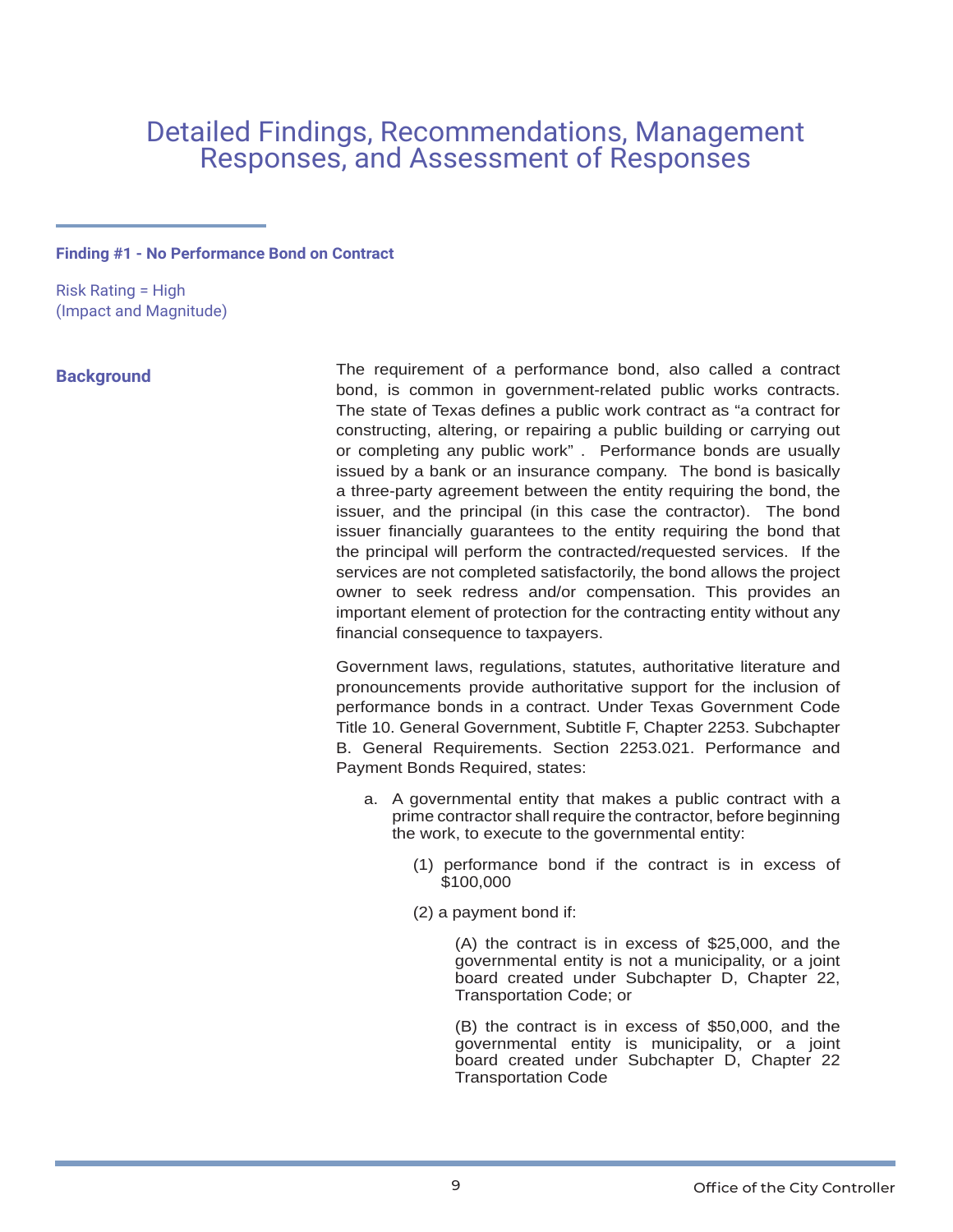|                                | b. The performance is:                                                                                                                                                                                                                                                                                                                                                                                                                                                             |
|--------------------------------|------------------------------------------------------------------------------------------------------------------------------------------------------------------------------------------------------------------------------------------------------------------------------------------------------------------------------------------------------------------------------------------------------------------------------------------------------------------------------------|
|                                | (1) solely for the protection of the state or governmental<br>entity awarding the public work contract.                                                                                                                                                                                                                                                                                                                                                                            |
|                                | (2) in the amount of the contract; and                                                                                                                                                                                                                                                                                                                                                                                                                                             |
|                                | (3) conditioned on the faithful performance of the work in<br>accordance with the plans, specifications, and contract<br>documents.                                                                                                                                                                                                                                                                                                                                                |
|                                | All the contracts under audit have values exceeding the \$100,000.00<br>threshold as referenced in the Texas Government Code. As part of<br>the audit objective, we performed procedures to determine whether<br>a performance bond was issued in accordance with the requirements<br>of Government Code Title 10 Subtitle F, Chapter 2253, Section<br>2253.021 for each contract under audit.                                                                                     |
| <b>Finding</b>                 | On January 1, 2015, Contract #4600013053 was signed between the<br>City of Houston ("City") and Comfort Systems USA South Central, Inc.<br>("Contractor", "CSUSASC") in the amount of \$7,128,396.18, and was<br>approved under Ordinance #2015-0031 for heating ventilation and<br>air conditioning services for various departments. Audit procedures<br>performed found no evidence that a performance bond was provided<br>by the contractor in connection with this contract. |
|                                | Further inquiries were performed to determine the reason(s) for<br>the non-inclusion of the performance bond as part of the contract<br>documentations. CSUSASC management represented to the AD<br>that they did not provide the performance bond because it was not<br>required to do so, although performance bonds were submitted for<br>the other two (2) contracts.                                                                                                          |
| <b>Recommendations</b>         | We recommend GSD management consider designating<br>an<br>employee to serve as a contract liaison officer. Such personnel would<br>be trained in the contract management review process to ensure<br>all contract documents are included prior to execution. The liaison<br>officer may work with SPD to develop or compile a checklist to assist<br>in this process.                                                                                                              |
| <b>GSD Management Response</b> | GSD will work with SPD to ensure that all contract deliverables are<br>met. Typically, Performance Bonds for Citywide contract are sent to<br>SPD to be posted in SAP.                                                                                                                                                                                                                                                                                                             |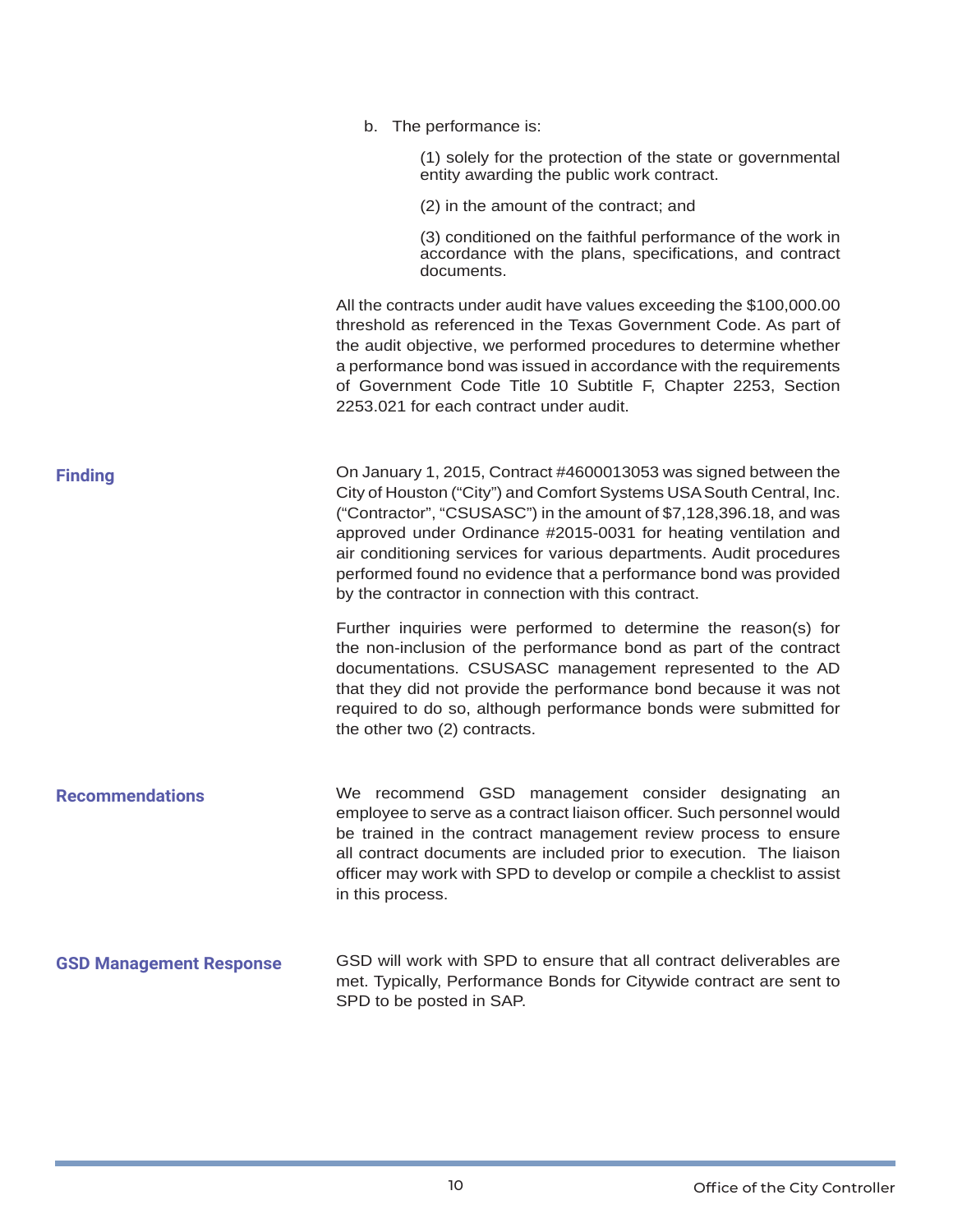**Responsible Party GSD Assistant Director** 

**Estimated Date of Completion** June 30, 2022

**Assessment of Response** Management response as presented, adequately addresses the issues identified and proposed corrective actions are appropriate.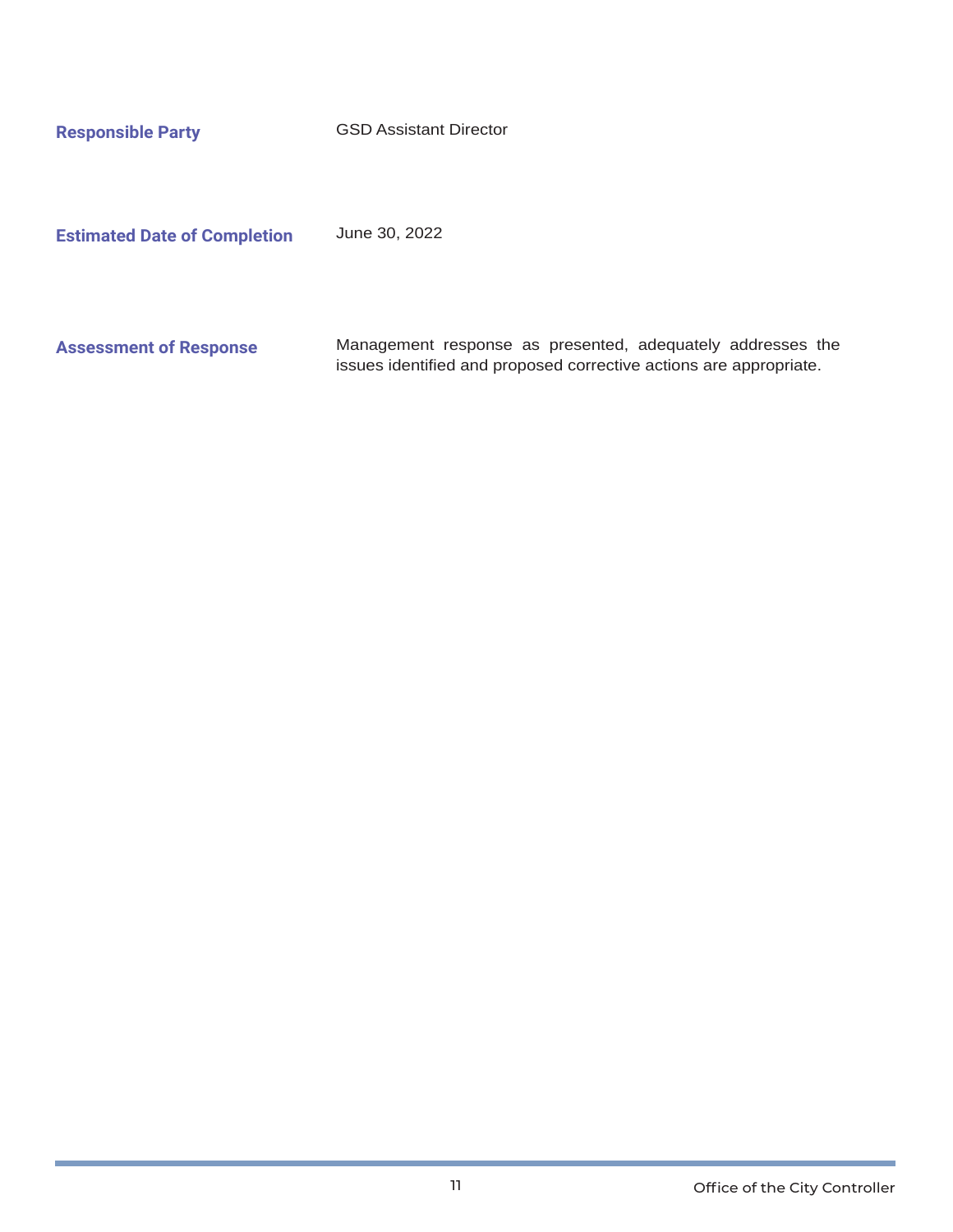#### **Finding #2 - Non-Compliance with Change Order Procedures**

Risk Rating = High (Impact and Magnitude)

#### **Background**

Several circumstances may require a modification to the original contract, thus language specifying the procedures needed to revise a contractor's work are an essential feature of any public contract. The modifications are generally known as Change Orders. Change Orders effectively amend the terms and conditions of the original contract without adding brand new terms. Most Change Orders modify the work required by contract documents, which, can increase the contract price and/or adjust the time required to complete the work. A valid Change Order requires both the contractor and the project owner to agree on all terms. The contracts under audit have clauses relating to Change Orders as follows: "At any time during the Agreement Term, the Director may issue a Change Order to increase or decrease the scope of services or change plans and specifications, as he or she may find necessary to accomplish the general purposes of this Agreement. Contractor shall furnish the services or deliverables set forth in the Change Order in accordance with the requirements of this Agreement plus any special provisions, specifications, or special instructions issued to execute the extra work".

In addition to the Change Order clauses included in the contracts, the Houston Airport System (HAS) has established internal policies and procedures as part of internal control measures to address issues relating to Change Orders in contracts as part of management efforts to control costs associated with contracts and safeguard assets. Their internal policy is contained in the HAS AOP 10-02, Section 5.7 Emergency COR 5.7.1 as follows:

"If for any reason a Change Order Request (COR) under \$25,000.00 is required that affects operations of critical equipment, facilities, systems, etc. that would involve the safety of the airport, employees, tenants, travelers, etc., the Airport Manager or designated representative may authorize the work to begin with his or her signature. The word "EMERGENCY" must be clearly specified in the appropriate portion of the COR form, with the process continuing as specified."

Audit procedures were performed to determine whether Change Orders were treated in accordance with the provisions of Section 5.7, Emergency COR 5.7.1 of HAS AOP 10-02.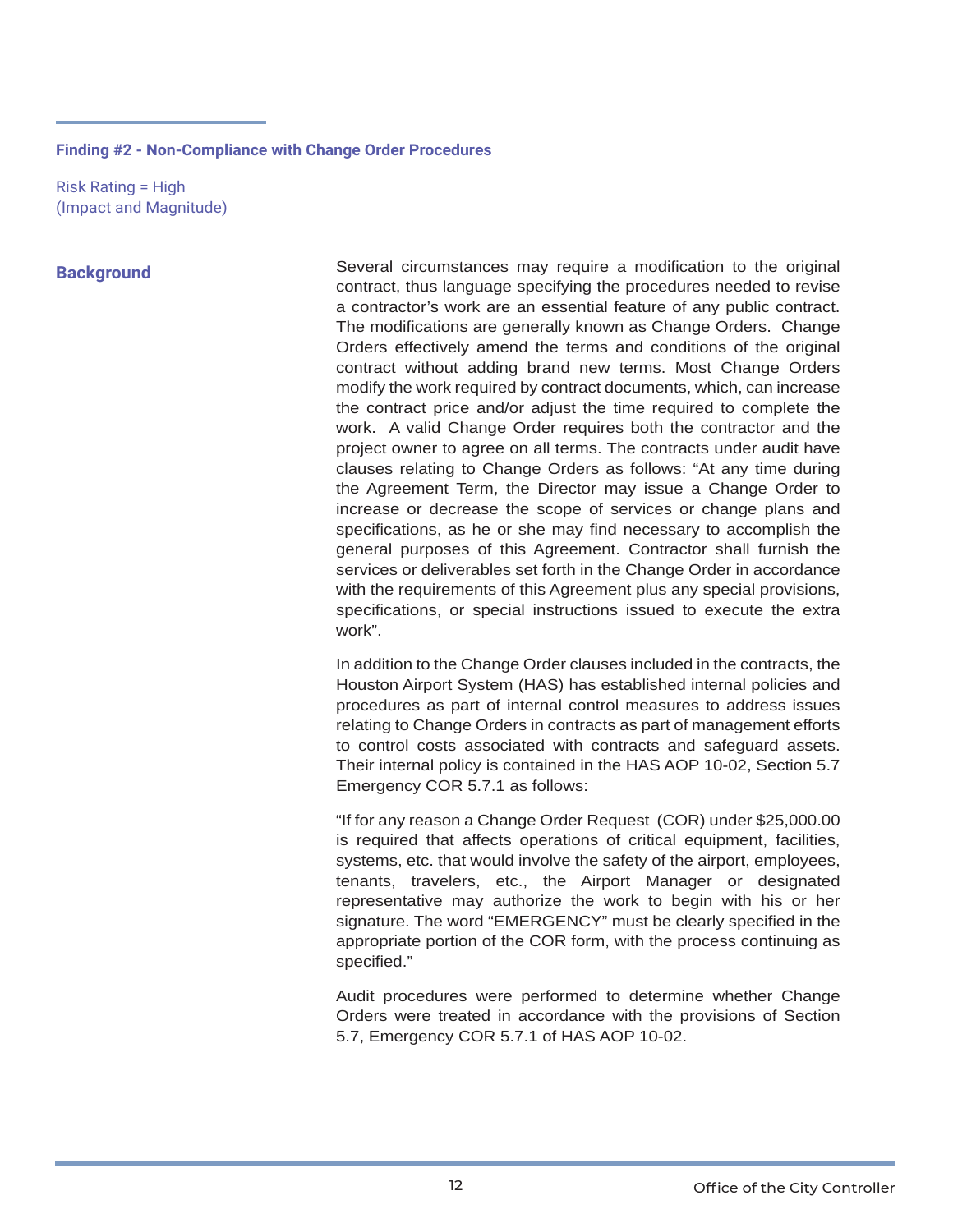| <b>Finding</b>                      | Audit procedures performed revealed the following exception:                                                                                                                                                                                                                                                                                                            |
|-------------------------------------|-------------------------------------------------------------------------------------------------------------------------------------------------------------------------------------------------------------------------------------------------------------------------------------------------------------------------------------------------------------------------|
|                                     | (a) A Change Order Request (COR) for emergency repairs under<br>contract # 4600011869 did not have an approved signature<br>and was not clearly marked "EMERGENCY" as required by the<br>provisions of Section 5.7 of HAS AOP 10-02.                                                                                                                                    |
| <b>Recommendations</b>              | We recommend that management institute an internal control<br>measure designed to ensure that:                                                                                                                                                                                                                                                                          |
|                                     | 1) forms are filled out completely and accurately on every Change<br>Order                                                                                                                                                                                                                                                                                              |
|                                     | 2) proper supervisor review and approval is implemented on every<br>Change Order/Emergency Change Order                                                                                                                                                                                                                                                                 |
|                                     | 3) management should establish various milestones i.e. (5%, 10%<br>etc.) in Change Order costs compared to total project costs to serve as<br>trigger points towards reaching the maximum percentage of Change<br>Order costs over total projects costs allowed over the project. This<br>is necessary to serve as a control and prevent unnecessary costs<br>overruns. |
| <b>HAS Management Response</b>      | Houston Airport System has centralized and streamlined the<br>processing of all documentation to include more thorough reviews<br>assuring that all required procedures are followed, and authorized<br>documentation is used.                                                                                                                                          |
| <b>Responsible Party</b>            | The HAS Deputy Assistant Director of Outsourced Maintenance<br>Services.                                                                                                                                                                                                                                                                                                |
| <b>Estimated Date of Completion</b> | December 31, 2021                                                                                                                                                                                                                                                                                                                                                       |
| <b>Assessment of Response</b>       | Management response as presented, adequately addresses the<br>issues identified and proposed corrective actions are appropriate.                                                                                                                                                                                                                                        |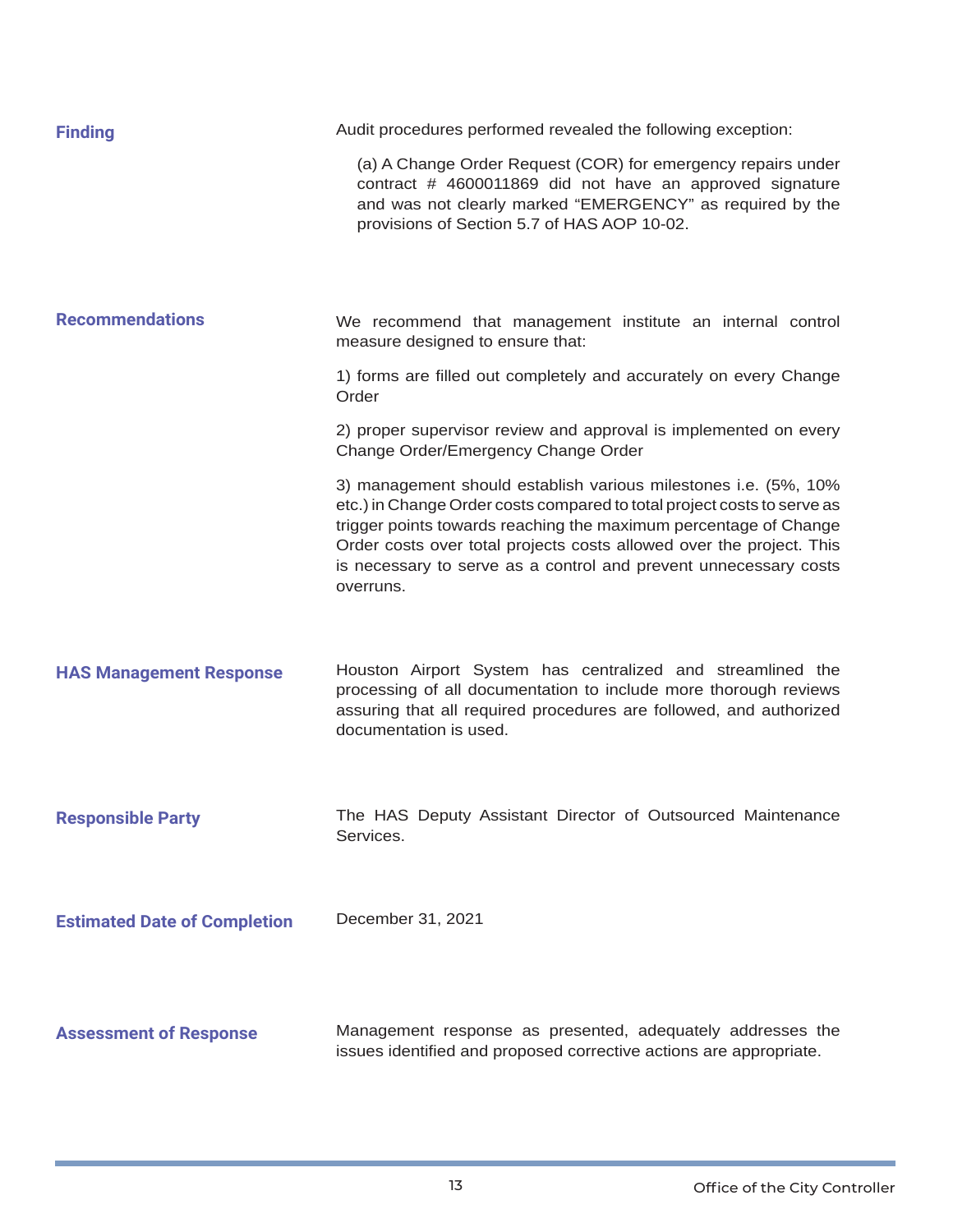**Finding #3 - Invoices Not Properly Reviewed and Adequately Supported Prior to Presentation and Approval for Payment**

Risk Rating = Medium (Impact and Magnitude)

#### **Background**

Upon completion of services, contract payment terms detail the required documentation for services rendered under the contract. As a result, clauses are included in the contract for this purpose.

The provisions of Contract #4600013053 *Exhibit "B" Scope of Work*  Part 1 General Specifications Section 24, Sub Section 24.1 and 24.2 *Invoices* provides that "In order to expedite payment, all invoices must be submitted in triplicate. For each job, an invoice must be accompanied by a GSD Work Order number (for non-schedule PMs and Full Maintenance Work and Service Repair Work), work ticket detailing the date, location, hours worked, and parts used. The work ticket must be signed by the department designee for the work location. For each part purchased, the Contractor shall provide a photocopy of the paid supplier's invoice to the designated City representative. If the invoice is not accompanied by a supplier's invoice, the Contractor's invoice for parts and equipment will not be paid. Each invoice shall contain:

- (a) Contract and Ordinance Number
- (b) Description, quantity delivered, unit price, and total amount for each item in accordance with the Contract fee Schedule
- (c) The name of the department, divisions, or section where the delivery was made
- (d) Address of location where the work was performed; and
- (e) The total amount of each invoice".

Contract #4600011869 Exhibit "A" Performance/Work Statement Section 12, Subsection 12.1 and 12.2 Invoicing provides that "Contractor shall submit invoices for work completed on a form approved in advance by the Director; invoices must be accompanied by support documents requested by the Director. Each invoice submitted must be in duplicate and each copy must include the required attachments. The invoice must be identified by the Agreement name and Agreement number."

Contract #4600014880 under Article 3. *Duties of Contractor Section 3 Scope of Services, Subsection 3.05* Invoicing provides that "Contractor shall submit its invoices on forms approved in advance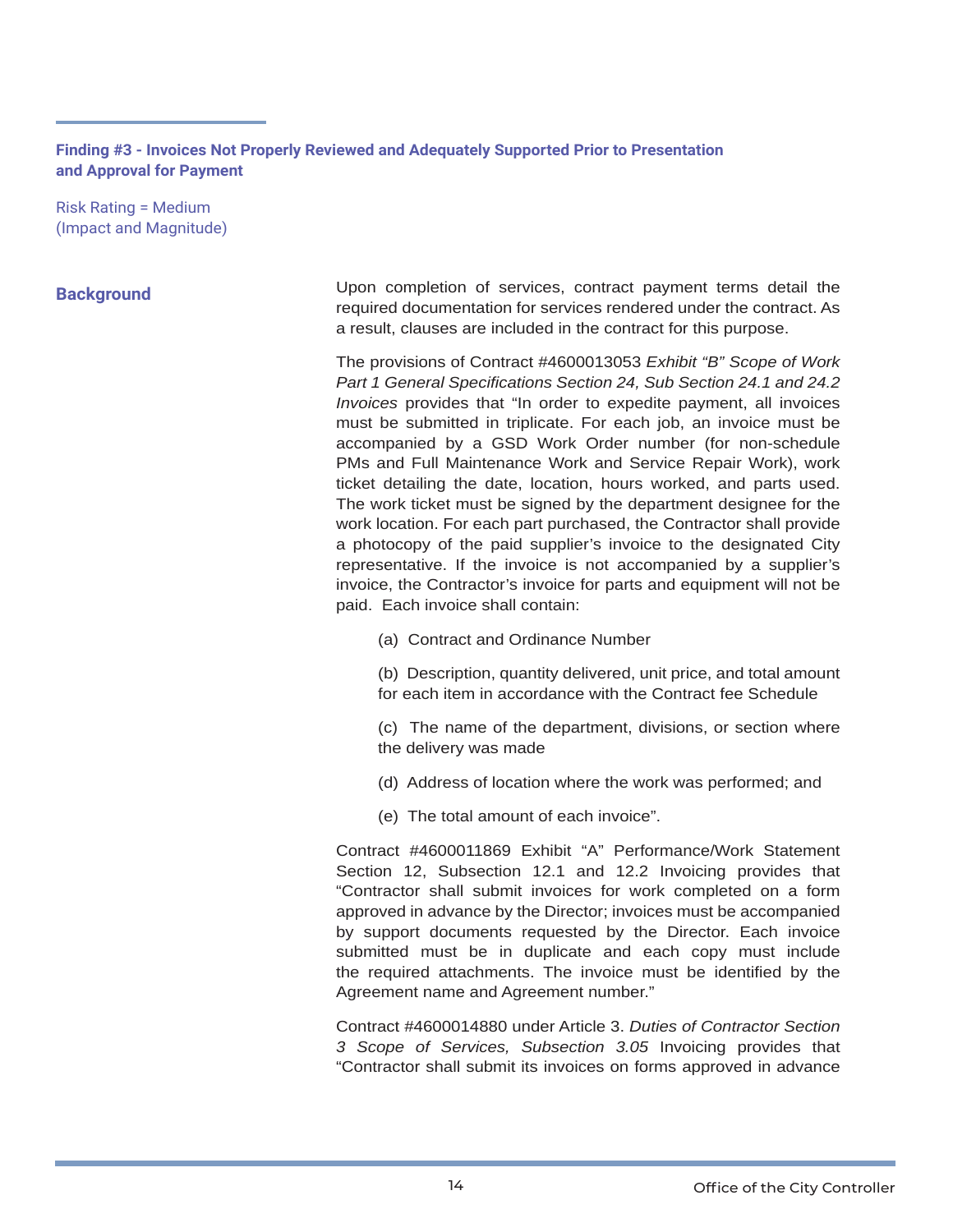by the Director. Each invoice must be accompanied by copies of certified time sheets and any other support documents as may be requested by the Director. Each invoice Contractor submits must be in duplicate and each copy must include the required support documents. Each invoice must be identified by the Contract name and Contract number."

**Finding Example 20** Equilibrary During the audit, we performed procedures to determine whether there were adequate internal controls established by management over contract payment process. Such procedures included, but not limited to determining whether:

- a. there exists established proper authorization and approval process
- b. payments are supported by adequate supporting documentation
- c. work performed by the contractor is inspected and approved by competent personnel prior to payment.
- d. whether support documentation identified contract name and number personnel prior to payment.

Audit procedures revealed certain exceptions as follows:

- a. we noted in six (6) of the 15 samples tested, there was no evidence of inspection, or certification of work performed, by department personnel prior to payment for work done.
- b. we noted instances of inadequate or no support documentation  $(e.g.:$  purchase orders  $(POS)$ , certification of work etc.) as follows:
	- three (3) of the 15 samples tested related to GSD transactions were found with no support documentation
	- 31 out of the 45 invoices tested in respect of HAS transactions showed no evidence of support documentation
- c. we noted several instances of forms approved for payment using initials with no clear-cut indication of the name of the approving personnel or his/her designation as follows:
	- four (4) of 15 invoices approved for payment in connection with GSD transactions showed no proper documentation of approval
	- 30 out of 45 invoices approved for payment in connection with HAS transactions showed no clear-cut indication of the name of the approving city personnel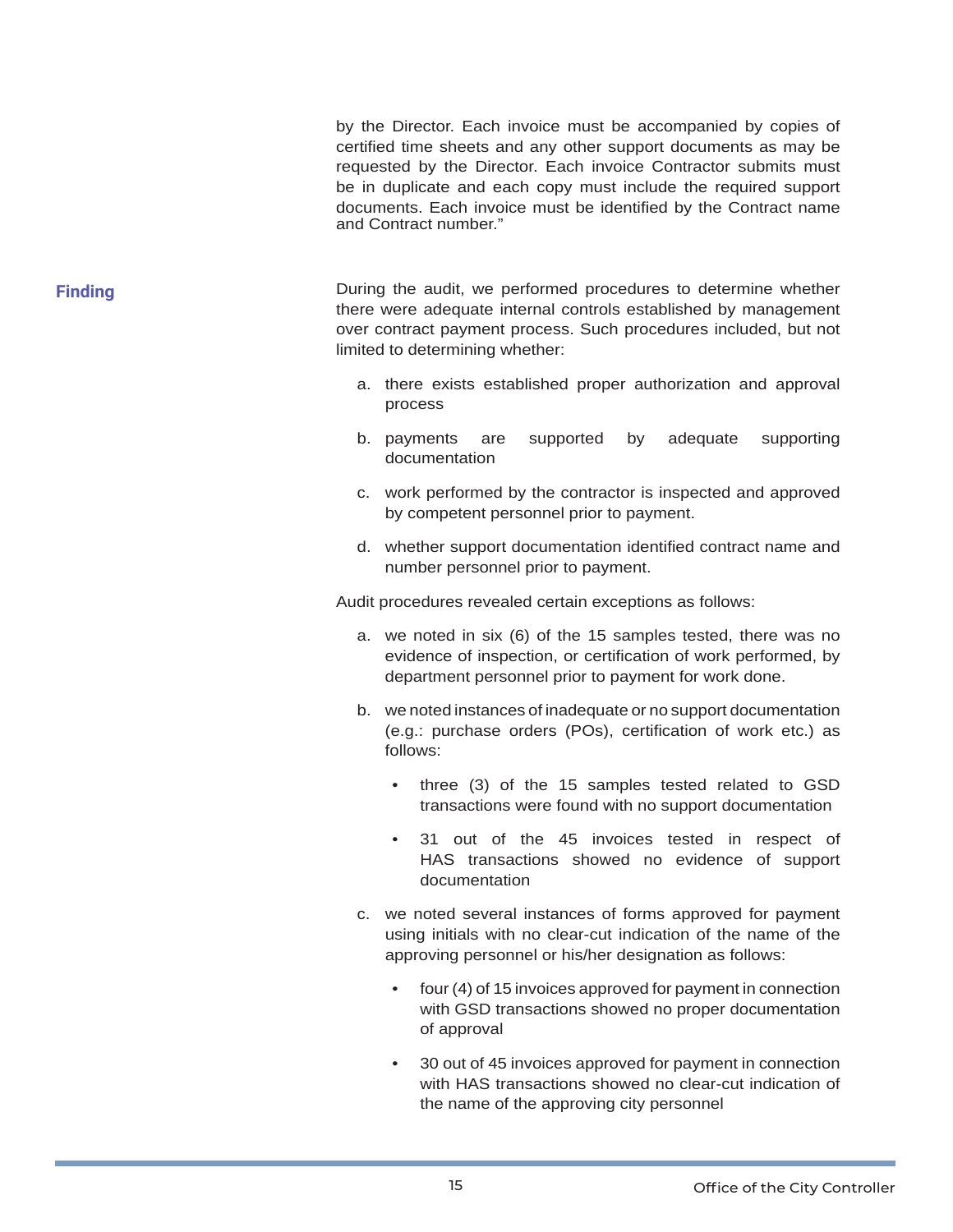| <b>Recommendations</b>         | We recommend that management institute internal control measures<br>designed to ensure that:                                                                                                                                                                                                                                       |  |
|--------------------------------|------------------------------------------------------------------------------------------------------------------------------------------------------------------------------------------------------------------------------------------------------------------------------------------------------------------------------------|--|
|                                | 1. An inspection or certification of work is performed, including<br>incorporation of a checklist with supervisory review and<br>approval.                                                                                                                                                                                         |  |
|                                | 2. All appropriate and relevant documents are reviewed and<br>signed by key management and technical personnel prior to<br>presentation for payment.                                                                                                                                                                               |  |
|                                | 3. All appropriate documentation for each invoice is securely<br>maintained and stored for future reference by centralizing<br>documentation.                                                                                                                                                                                      |  |
|                                | 4. Where initials are used they must be easily identified, traced<br>to an employee, and accompanied by their employee ID#.<br>Alternatively implement a print and signature in lieu of the<br>initials.                                                                                                                           |  |
|                                |                                                                                                                                                                                                                                                                                                                                    |  |
| <b>GSD Management Response</b> | (a) GSD Property Management (PM) personnel ensure that an<br>approved contractor service ticket showing work completed is<br>attached to invoice prior to payment for work done. Review of<br>reporting expectation and procedures will be reviewed with critical<br>contract.                                                     |  |
|                                | (b) GSD Accounts Payable will ensure that a copy of the PO or<br>supporting documentation is present before paying any invoices.                                                                                                                                                                                                   |  |
|                                | (c) GSD PM management personnel will be issued name stamps<br>with printed name to use for invoice documents approval. Invoices<br>will be signed/initialed and stamped with printed name.                                                                                                                                         |  |
| <b>HAS Management Response</b> | The use of signature initials was a method used at this time that<br>HAS recognized that needed improvement along with inconsistent<br>processes (based on Airport) and record retention issues contributed<br>to missing documentation.                                                                                           |  |
|                                | Corrective Measures: We have improved this by centralizing the<br>invoice process, modernizing to paperless by utilizing DocuSign to<br>clearly identify the Inspectors and Contract Manager's signatures and<br>to better retain records. All supporting documents are now attached<br>and tracked real time in this new process. |  |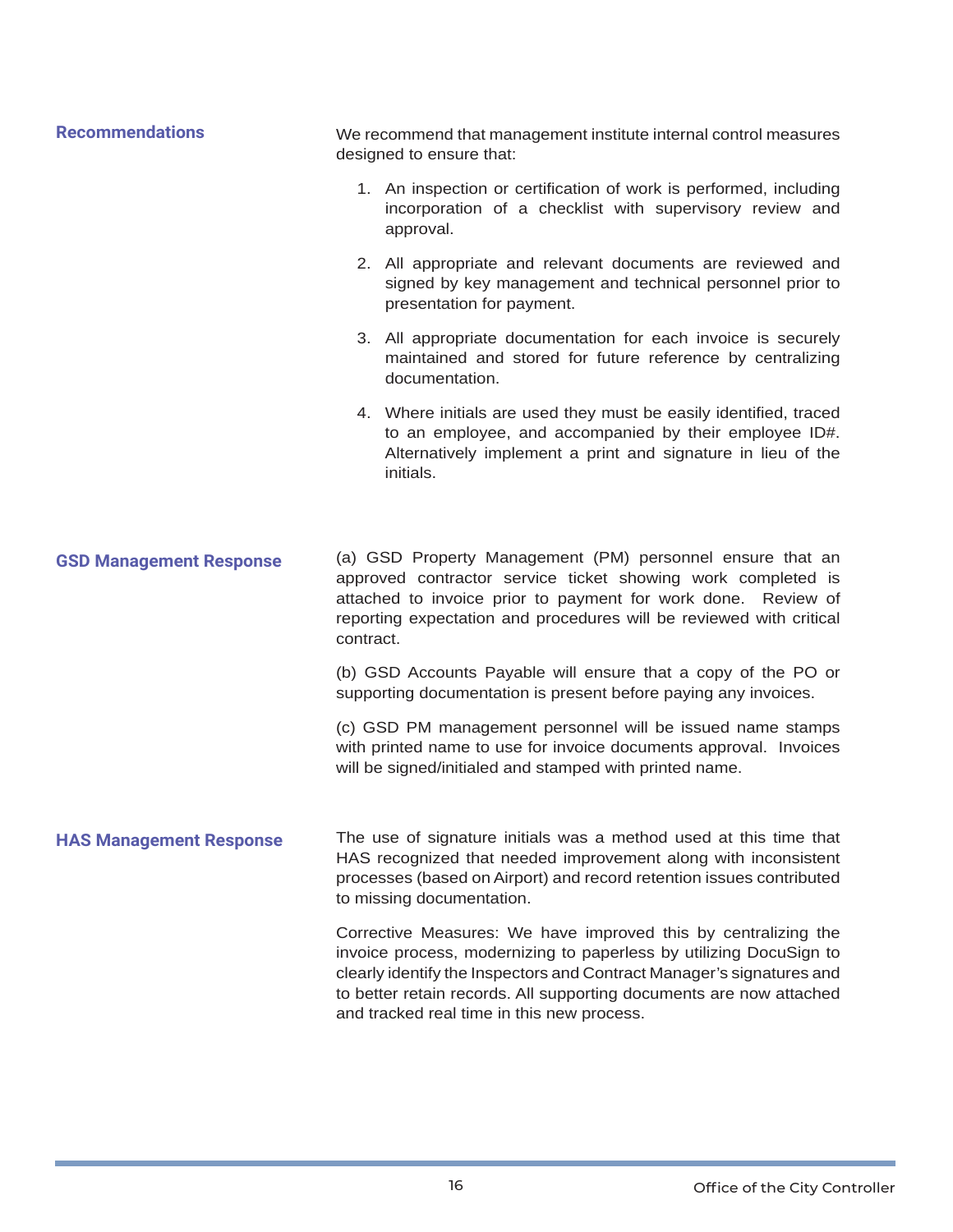| <b>Responsible Party</b>            | <b>GSD Assistant Director</b>                                                                                                    |  |  |
|-------------------------------------|----------------------------------------------------------------------------------------------------------------------------------|--|--|
|                                     | HAS Deputy Assistant Director of Outsourced Maintenance<br>Services                                                              |  |  |
| <b>Estimated Date of Completion</b> | GSD - June 30, 2022                                                                                                              |  |  |
|                                     | <b>HAS - December 31, 2021</b>                                                                                                   |  |  |
|                                     |                                                                                                                                  |  |  |
| <b>Assessment of Response</b>       | Management response as presented, adequately addresses the<br>issues identified and proposed corrective actions are appropriate. |  |  |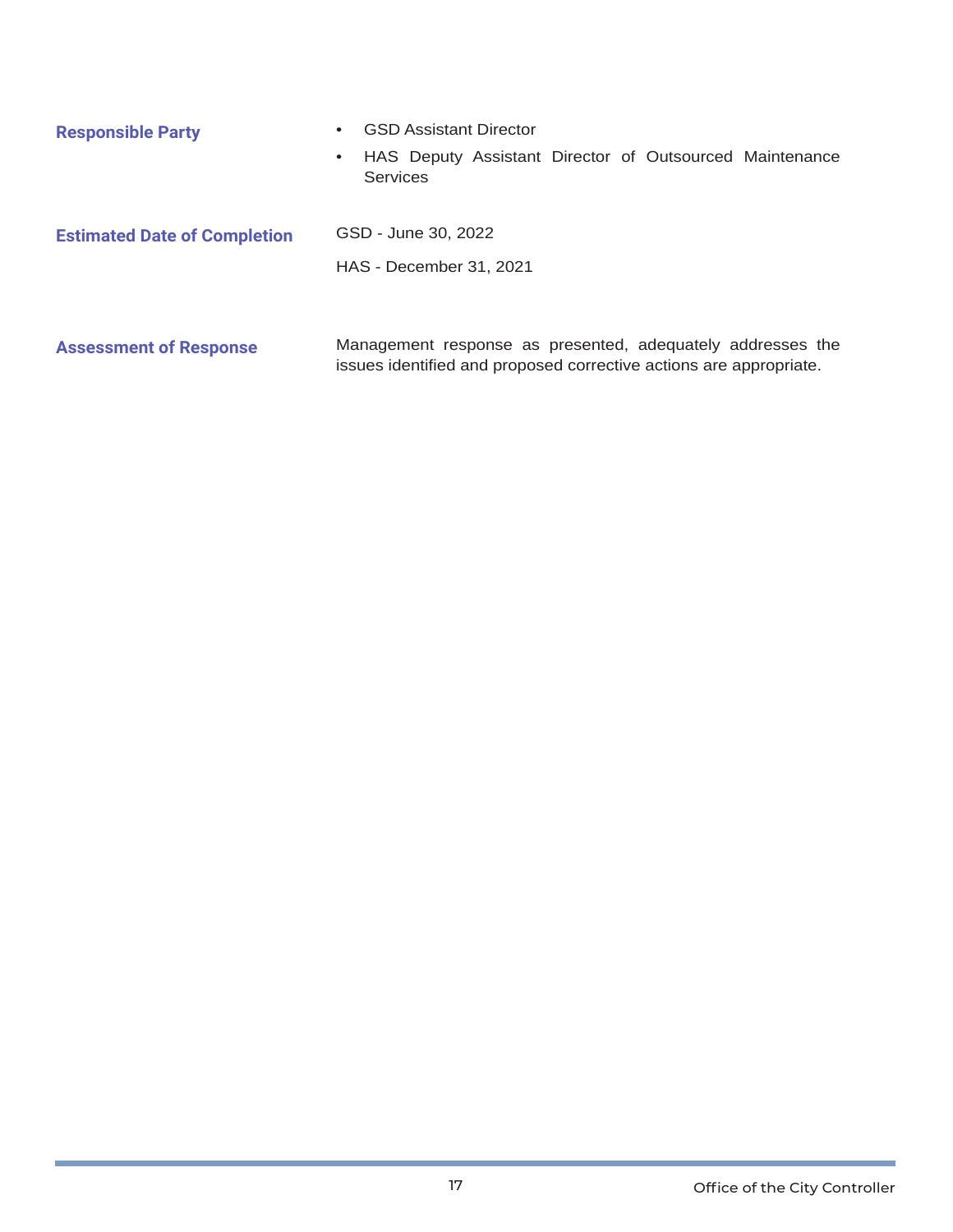# EXHIBIT 1 Acknowledgement Statement

# GENERAL SERVICES DEPARTMENT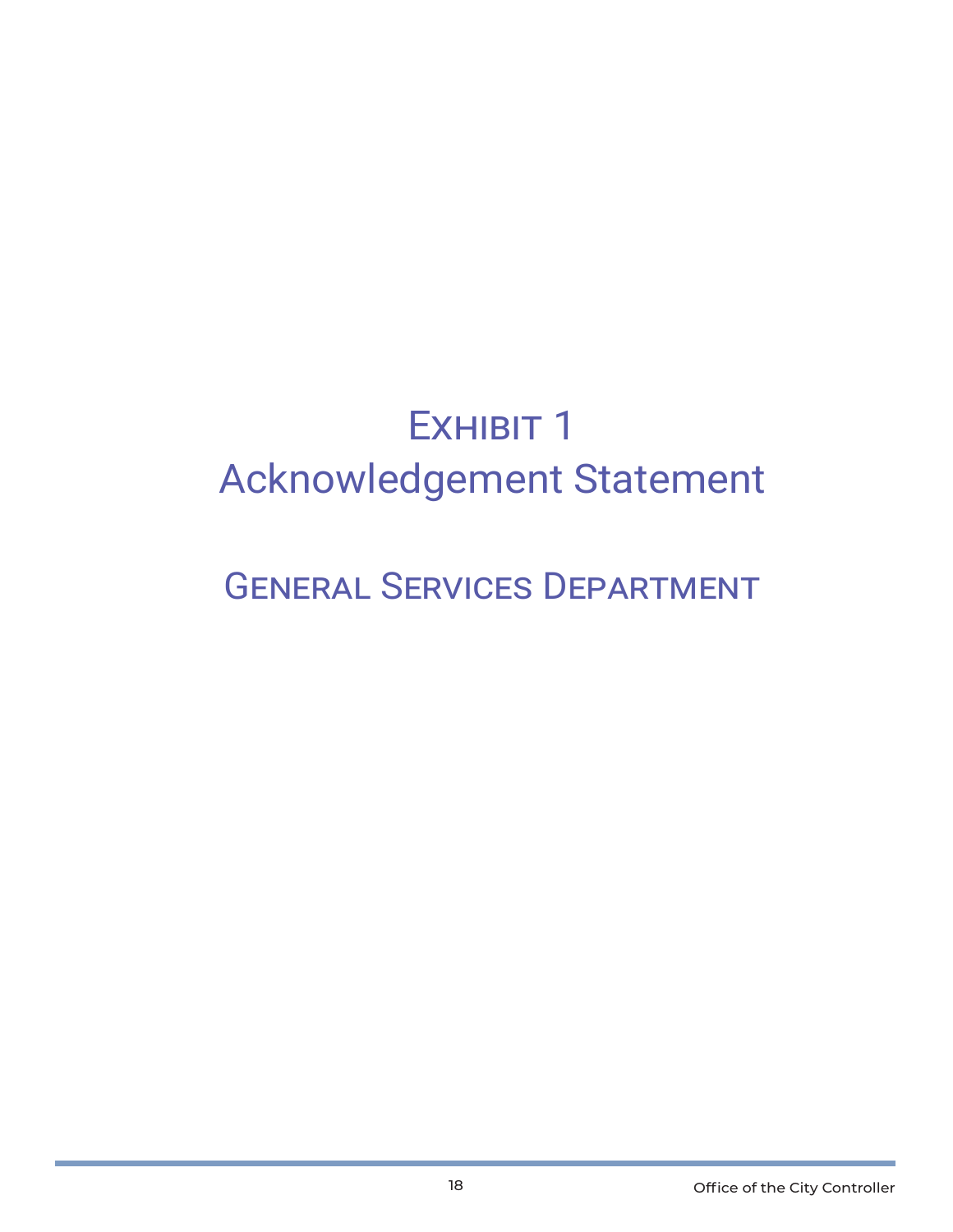

# **Exhibit 1 Acknowledgement Statement**

Date:  $12/21/21$ 

Chris B. Brown City Controller Office of the City Controller

Subject:

General Services Department (GSD) Comfort Systems USA Contract Compliance Audit-Acknowledgement of Management Responses

I acknowledge that the management responses contained in the above referenced report are those of the General Services Department (GSD). I also understand that this document will become a part of the final audit report that will be posted on the Controller's website.

Sincerely,

Lea

 $12/2/21$ 

Clyde J. "C.J." Messiah, Jr., Director Géneral Services Department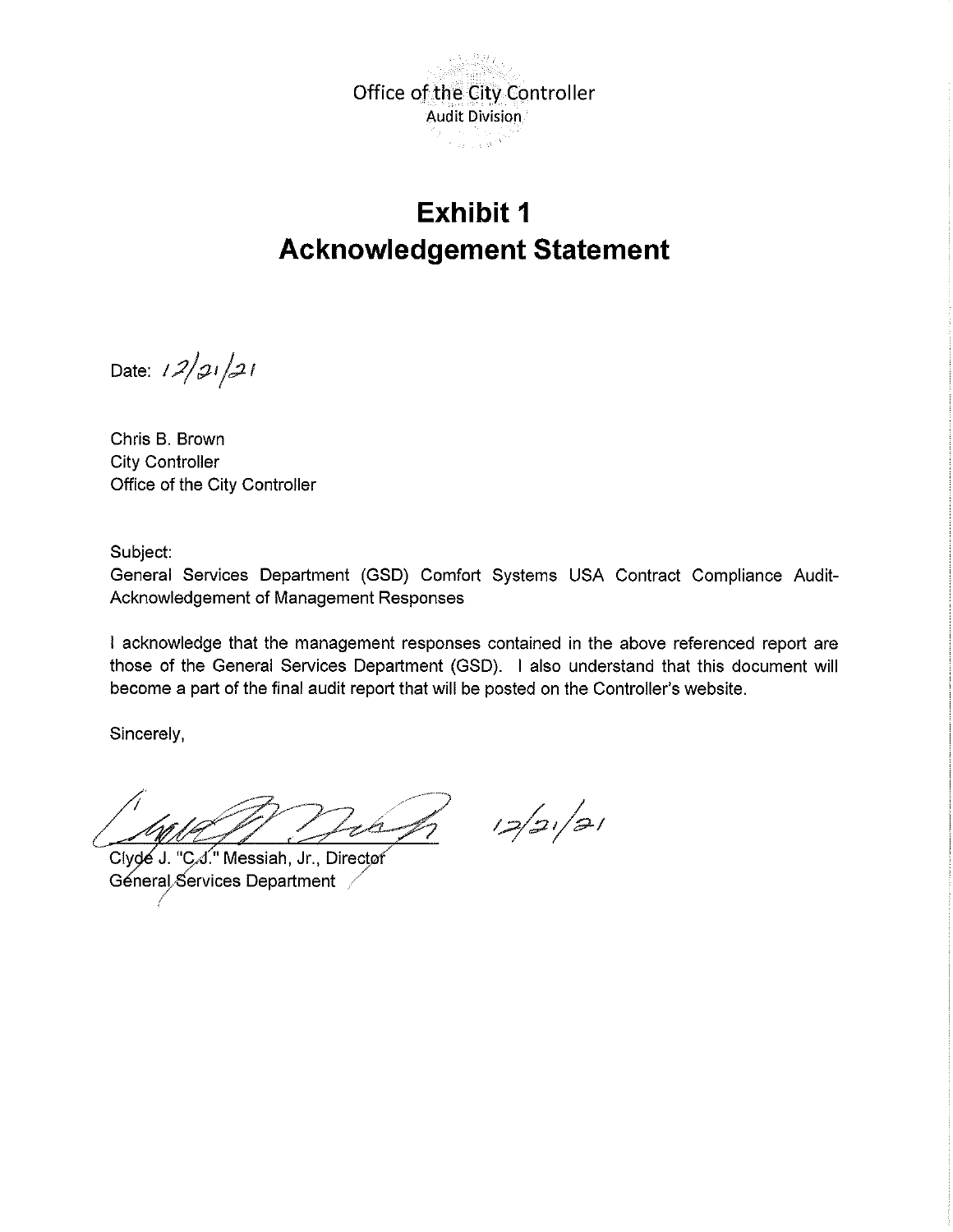# EXHIBIT 2 Acknowledgement Statement

# HOUSTON AIRPORT SYSTEM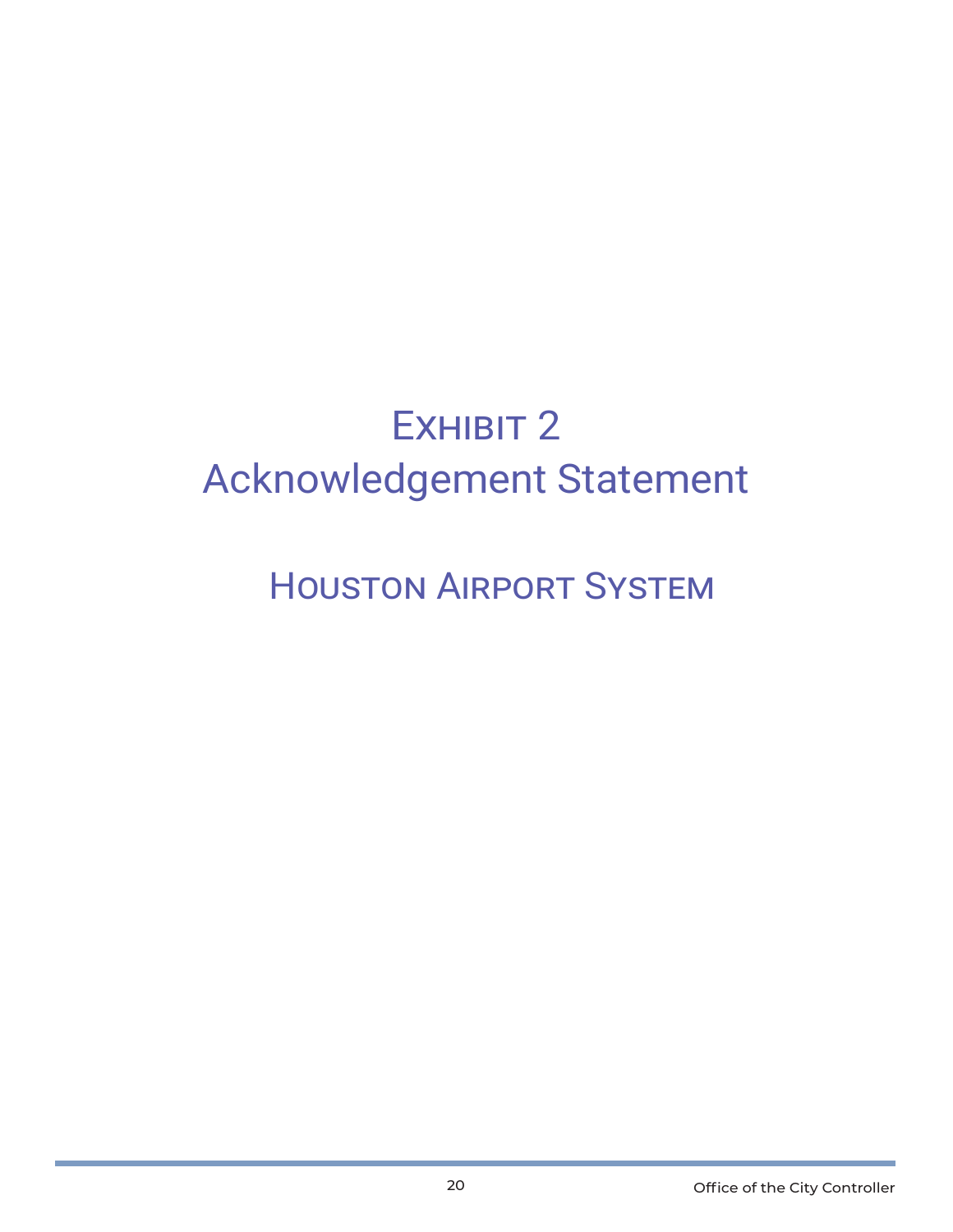

# **Exhibit 2 Acknowledgement Statement**

December 30, 2021

Chris B. Brown City Controller Office of the City Controller

Subject:

Houston Airport Systems (HAS)-Acknowledgment of Management Responses resulting from General Services Department (GSD) Comfort Systems USA Contract Compliance Audit expansion to include HAS.

I acknowledge that the management responses contained in the subject report are those of the Houston Airport Systems (HAS). I also understand that this document will become a part of the final audit report of the Comfort Systems USA Contract Compliance Audit for the Houston Airport System that will be posted on the Controller's website. Sincerely,

**Director** Houston Airport System